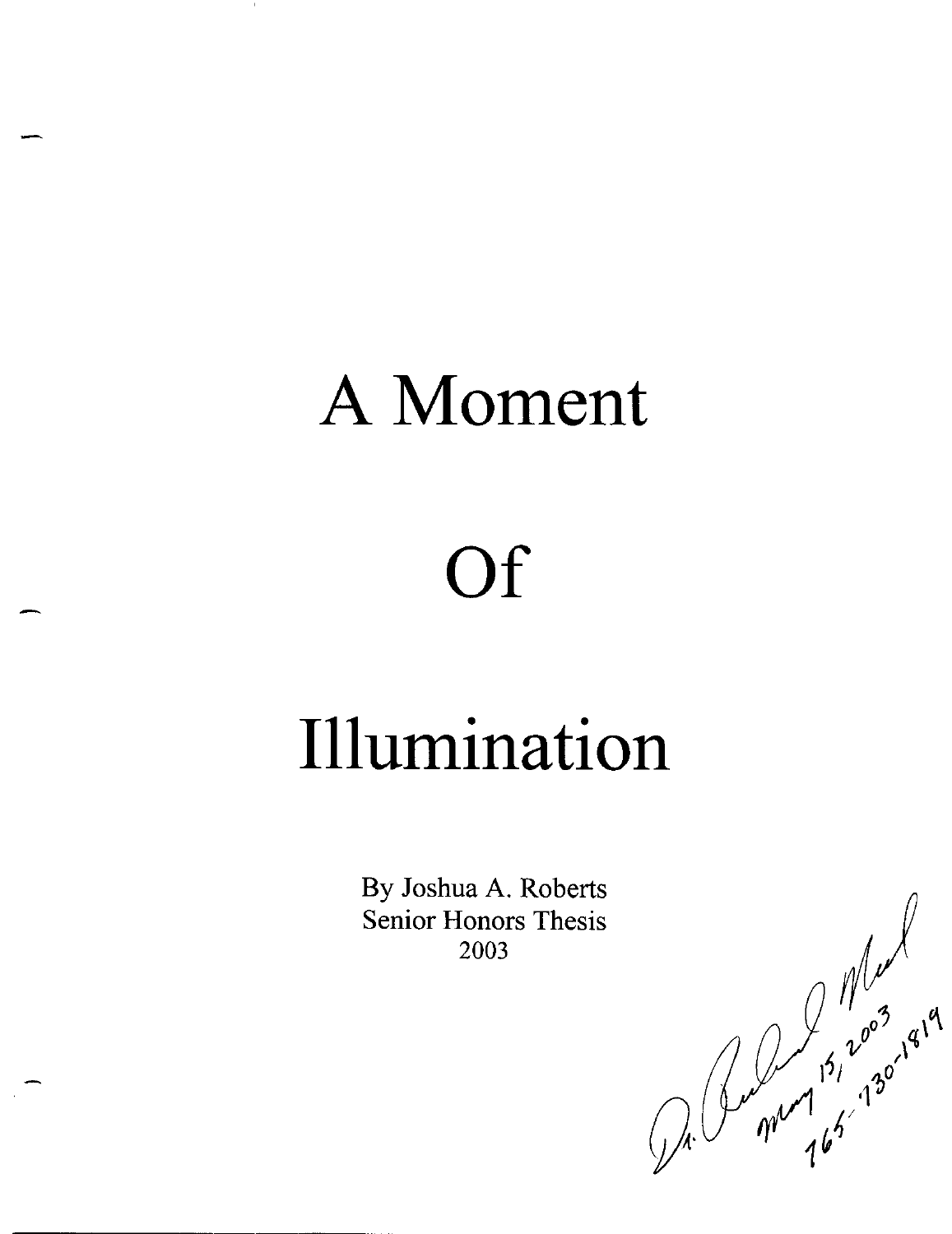### **A Moment of Illumination**

 $\perp$ 

By

Joshua A. Roberts

Thesis Advisor:

Dr. Richard Neel

Ball State University

Muncie, Indiana

May 2003

--- ~ ~~~- ----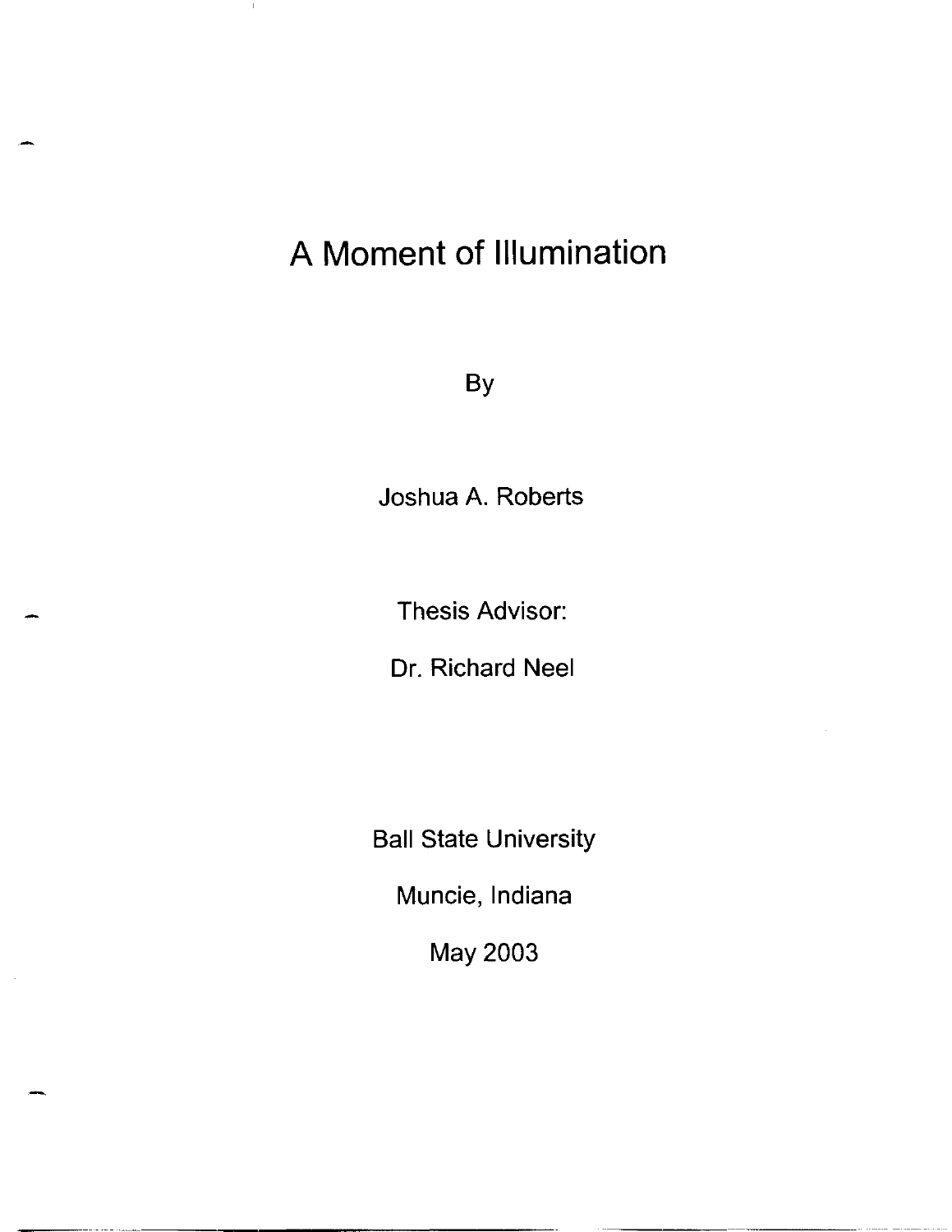#### **Abstract**

### **A Moment of Illumination By Joshua A. Roberts**

This work is a fictional short story about life and death. The plot revolves around Jack Ridell, an ordinary person, and one afternoon in his life. An incident that nearly takes his life causes him to consider and re-consider certain aspects of his life. In this process, he learns about himself and his feelings for others. However, Jack discovers that nothing is the same after his moment of illumination. The story can be read by all audiences, but a mature reader might obtain a fuller understanding.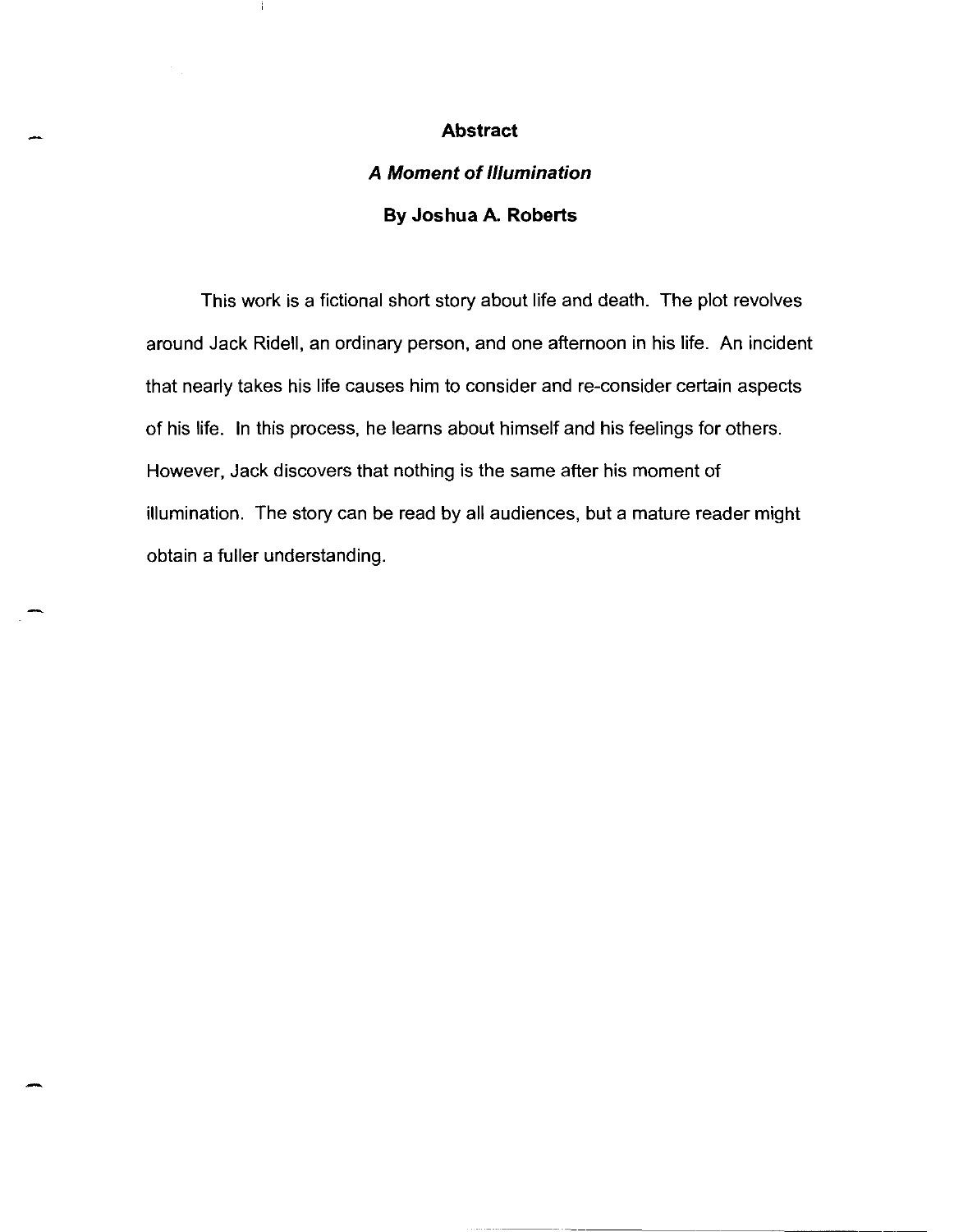- A great many thanks go to Dr. Neel for being my advisor, for coming through in the clutch, and for being a friend.
- Thanks to my family, as well. They have always supported me through actions and ideas. Thanks Joyce, Natalie, and Kimberly for taking me to the library so often as I grew up. Finally, I must thank my dad, Clyde. Even though he isn't here, he is still my hero and remembered by all.
- I must also thank my friends for providing ideas and inspirations, not to mention ease of mind. Thanks Matt, Eric, Jon, and Christina.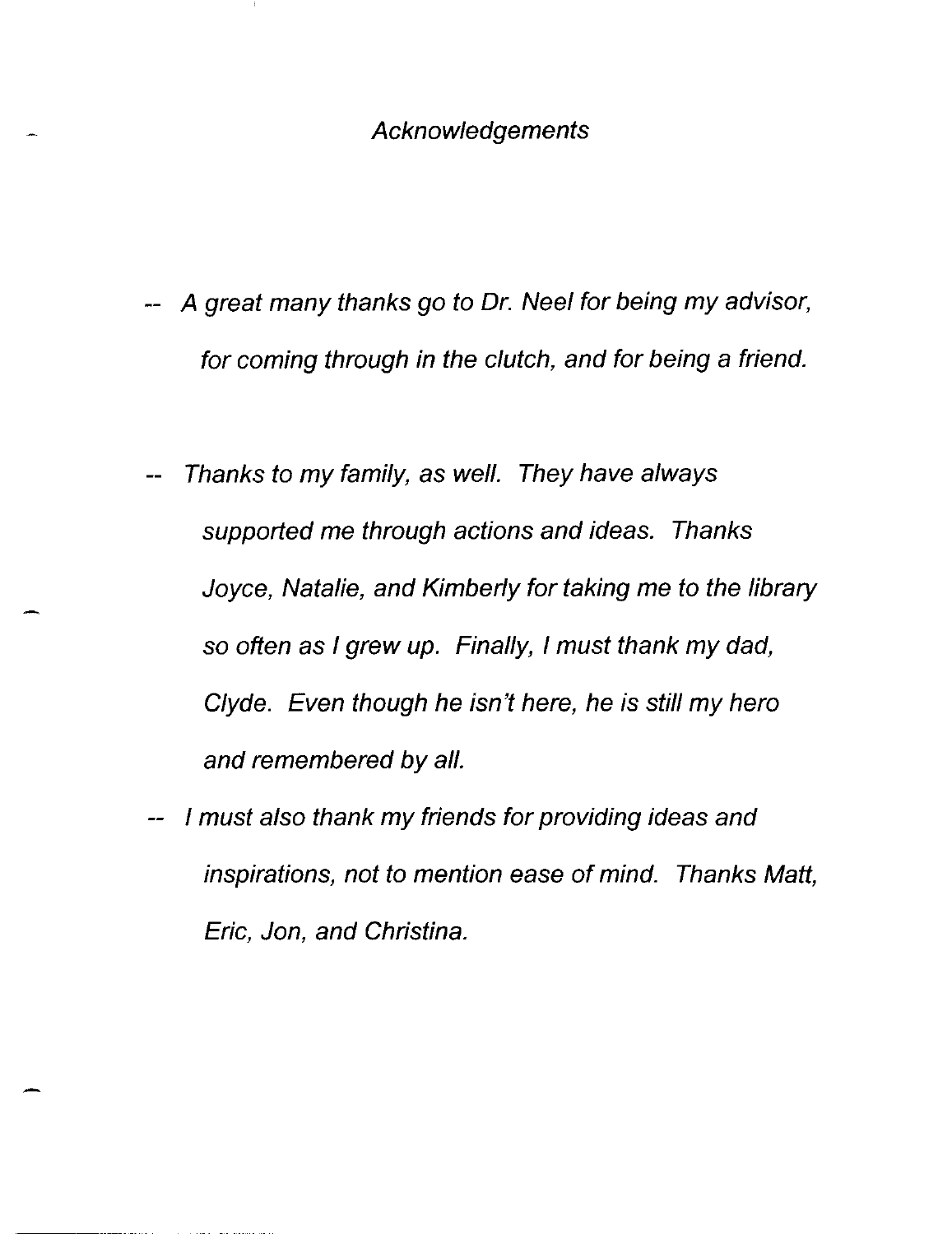### **Reasoning**

Some might find it strange that a history major would choose to write a creative short story, especially about themes of life and death. However, I found the idea rather symbolic, as some would define history as the longest creative story ever told. There has been nothing as formative to my life as the reading of books, so creating a story of my own, albeit short, seemed like a great way to give a little something back.

In my field of study, history, there are numerous examples of historians turned fiction writers, be it Tom Clancy, W. E. B. Griffin, the Shaaras, Leo Tolstoy, Charles Dickens, or Victor Hugo. Each of these authors took history and turned it into an engaging story that introduced millions to history while igniting the imagination at the same time. While I do not feel that I am quite ready to expound on historic events at the level they did, there could be no better time in my life to get a start in the general field of writing a fictional story. My goal is that someday, I can be included in the great authors listed above.

As for my experience, I have had quite a bit, if not formally. Starting long ago, in elementary school, we were taught the fundamentals of writing a story, from character development to theme, as we were expected to write a story once a year for presentation. While I didn't have the opportunity to write during my older years, I did spend the time on something perhaps more useful: reading. As all who are around me know, I am quite the avid reader, as I rarely leave my room without a book of some kind. I read everything, from the classics to those stories that might be classics someday. From these books, each author's style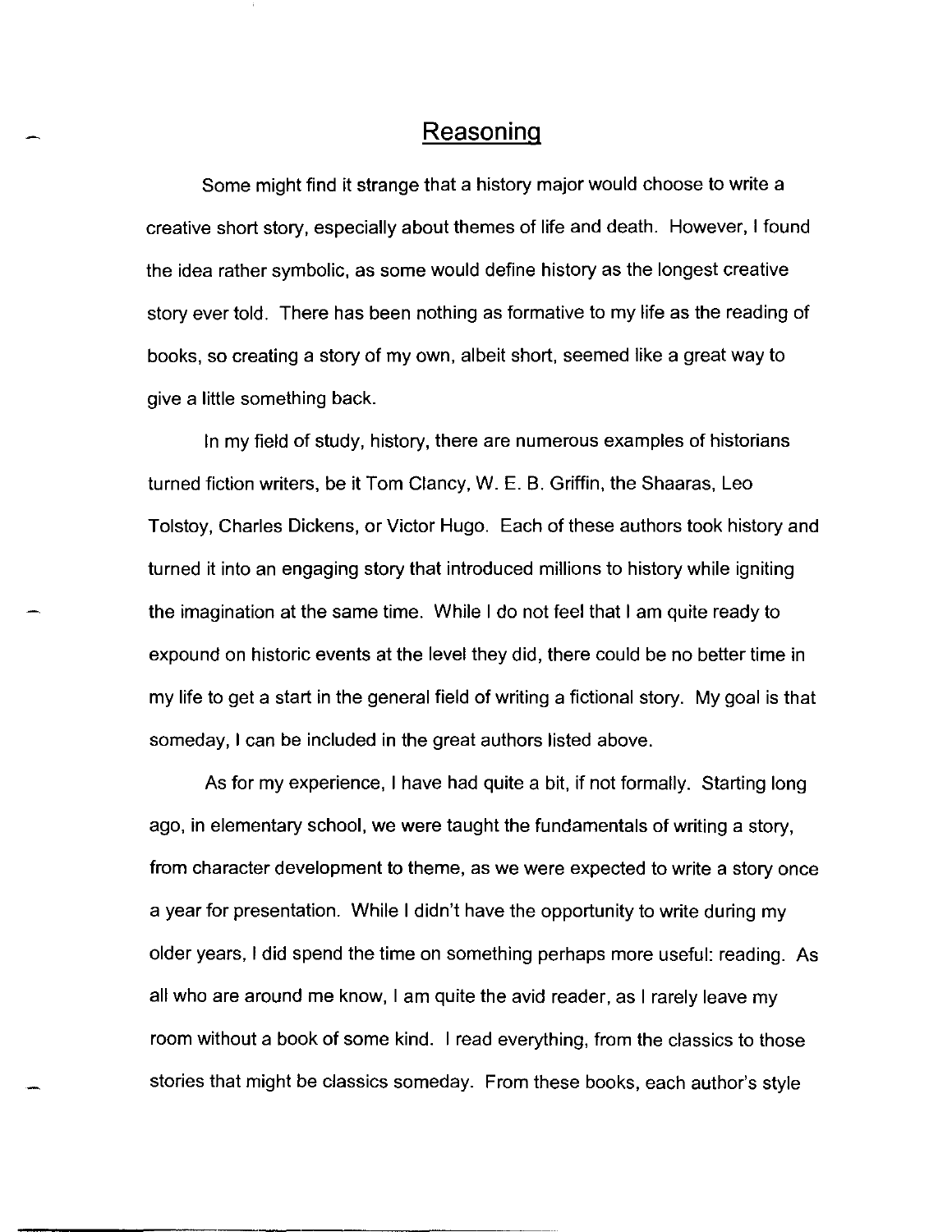was imprinted on my mind, and I heaped this knowledge on top of previous ideas. In college, I found opportunity to read fictional accounts about Vietnam and the Civil War that while not being historical research did include history on a personal level and contained a historical truth on a broader scale. I was also able to write stories again through this Honors program, as well as learn about poetry and themes that make stories great. I decided to use all this accumulated experience and put it to some use.

As for the idea of the story, it came from the death of my father in my own arms. It is an event that is not uncommon, but leaves an indelible mark on a person's soul. It left me with many questions, and years to find answers. I wrote this story to answer the question: what happens right before a person dies? Does his life flash before his eyes? What happens in that moment? My answer to that question is that the moment before we die can last as long as it takes to find our inner peace. Jack, the main character in A Moment of Illumination, ruminates about many ideas after he thinks he has escaped his death. When his death really happens, he has come to terms with what he would have wanted to do had he lived, and a kind of peace is granted to him. What happens after that is a matter for another story.

As I wrote this story, I found that I had to confront my own mortality, too. Fiction mirrors life. Jack's experiences are a conglomeration of my thoughts, as well as ideas I have heard over the years. It is a rather morbid topic of conversation, but I feel that by thinking about what I would want to happen in my moment before I die, I might be able to act on those wishes before my death and

-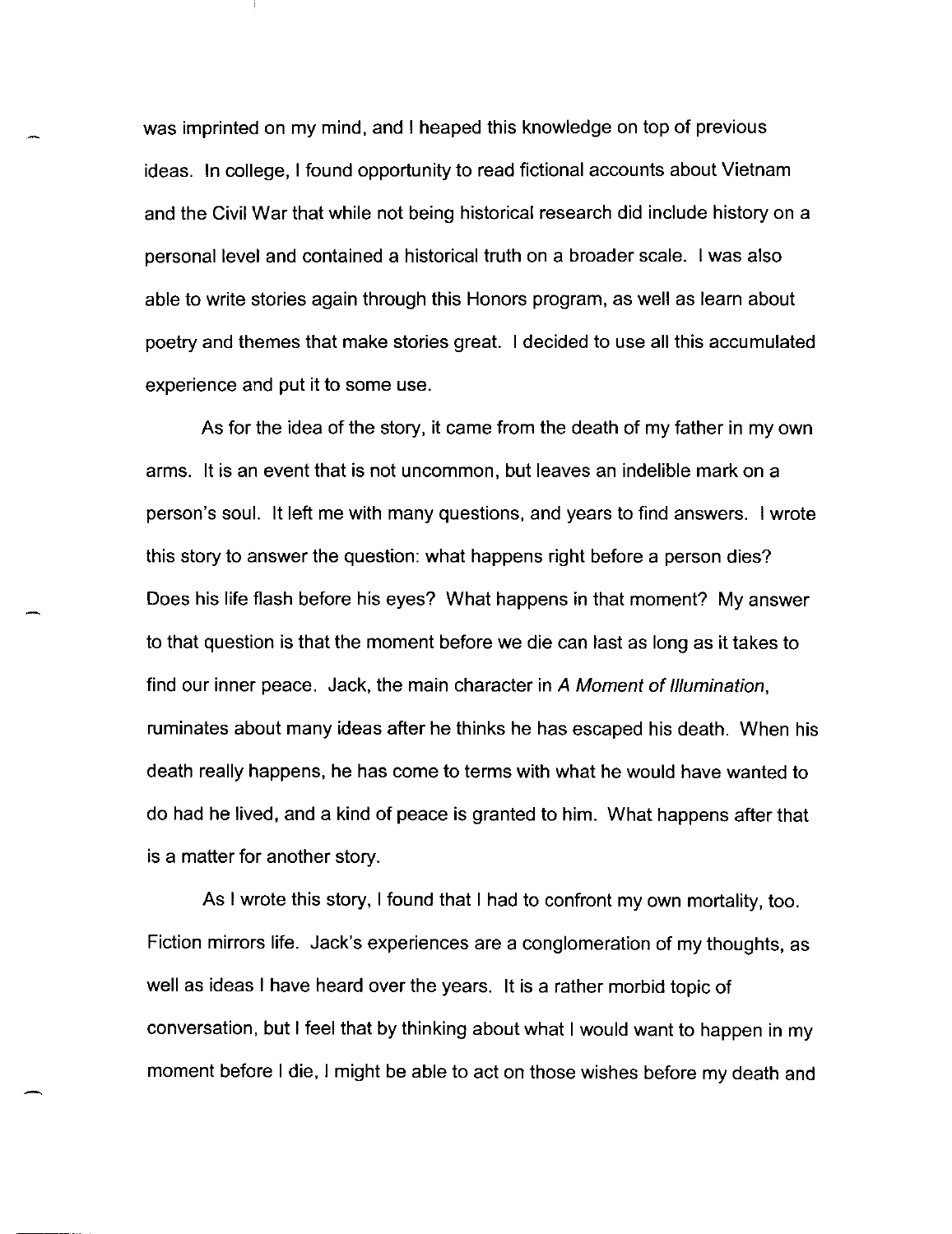find comfort in my heart. My hope is that through this story others can live their lives realizing that there is a peace eternal that can be found that is stronger than the power of death.

- i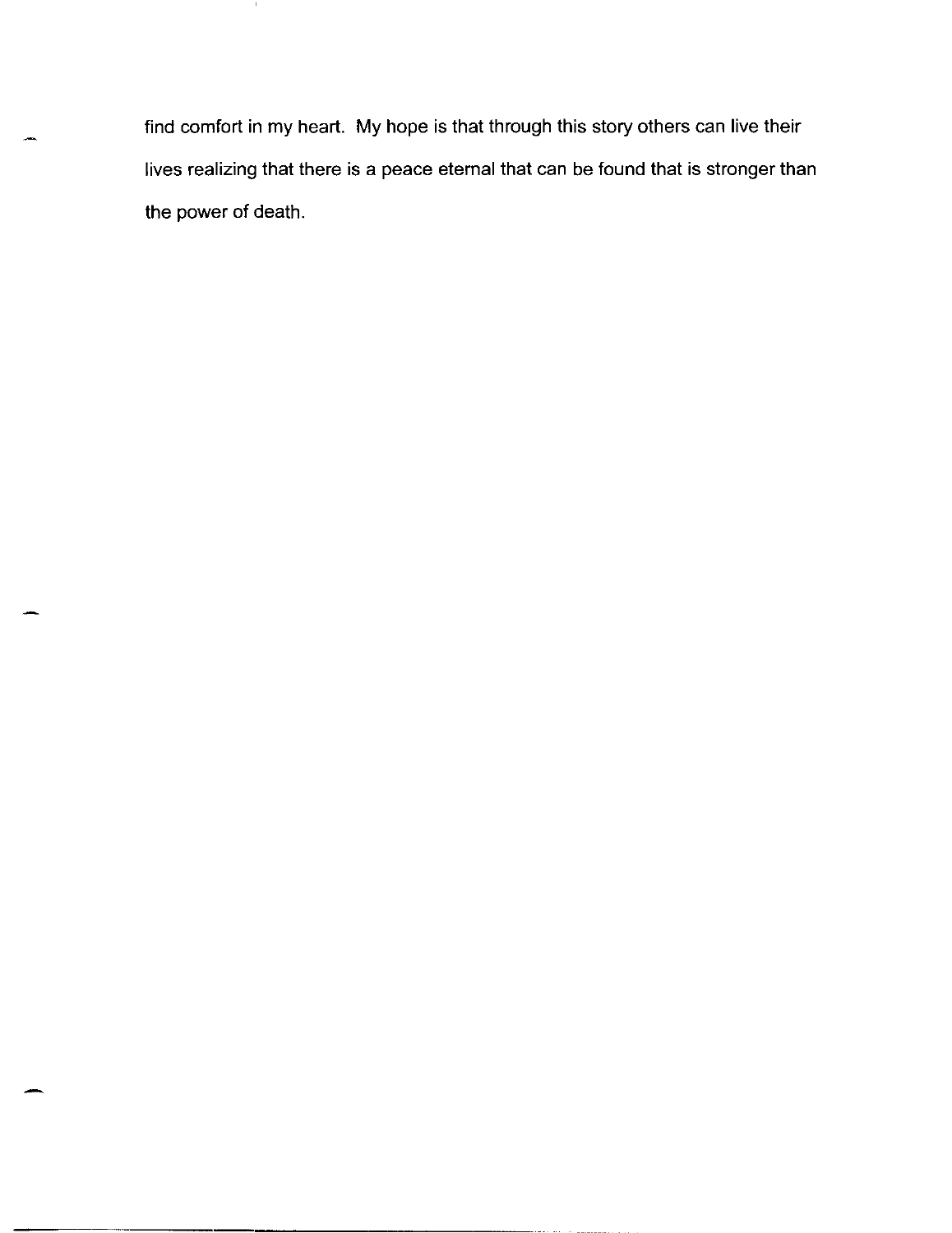Friday is generally considered to be one of the best days of the week. Jack Ridell wholeheartedly agreed with the sentiment on this particular Friday. In fact, he couldn't remember feeling this good driving home from work ever, on any afternoon. He didn't have to think about his job until Monday, his fiancé would be waiting for him at his house, and, for once, he had no work to bring home, so he could focus his attention solely on Paige. Jack wanted to make this weekend very special for Paige to make up for all the weekends when he was tied to his computer, trying to hammer out some programming bug. If all goes well, he thought, maybe I can entice Paige to spend the night at the house. She had Saturday off from work, and it had been a long time since both of them had the time to spare. The thought made Jack smile even wider than before.

He gradually slowed down for a red light at the intersection ahead. As he came to a stop, he began to notice how hot it was outside. It was only April but forecasters were already predicting a long, hot summer. Looking past the intersection, heat waves made the road shimmer and dance. With his arm out the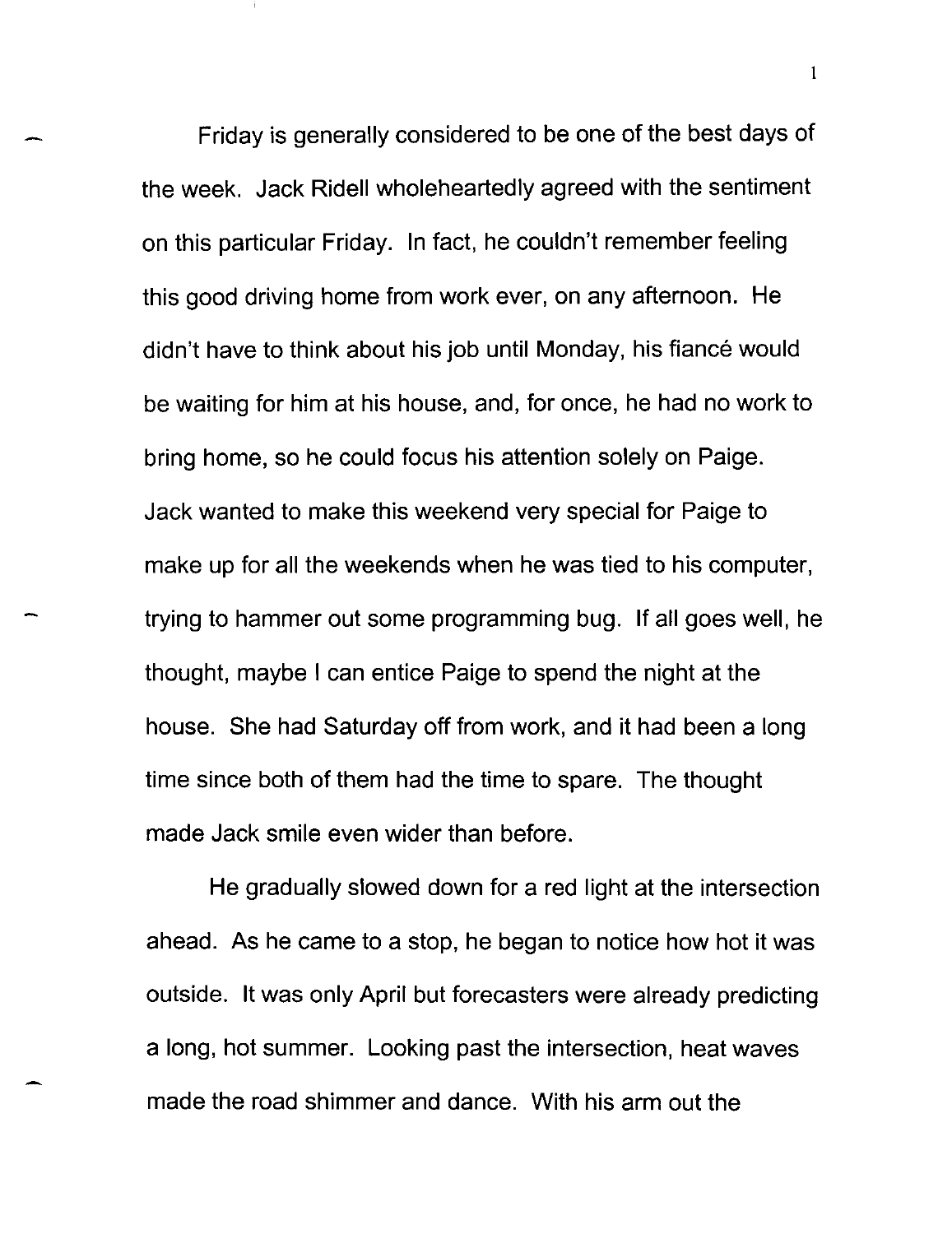window, Jack could actually feel the heat coming off the car that pulled up beside him at the light. Nice Firebird, he thought. He hoped the light changed soon, before the stuffiness of his unmoving car got the better of him. The sun seemed to be directly focused on his windshield, making his rear-view mirror ornaments shine like jewels. The angel Paige had given him shined a painfully bright white and produced a rainbow on Jack's chest, while the dolphin he had bought in Florida glowed a deep blue, like the ocean it represented. Jack pulled the sun visor down in an effort to cut down on the glare, to minimal effect.

He missed the light changing to green, but he heard the Firebird speed away and accelerated himself. A cool breeze immediately filled the car, smelling faintly of Firebird exhaust but relieving at the same time. Jack could not keep up with the Firebird in his Neon, to his dismay, but a Mustang pulled up beside him and all was well. Jack stuck his arm back out the window to deflect the breeze against his sweat-dampened neck. With his other hand he turned on the radio and flipped it to his favorite rock station. The Freak, Jack's favorite OJ, was giving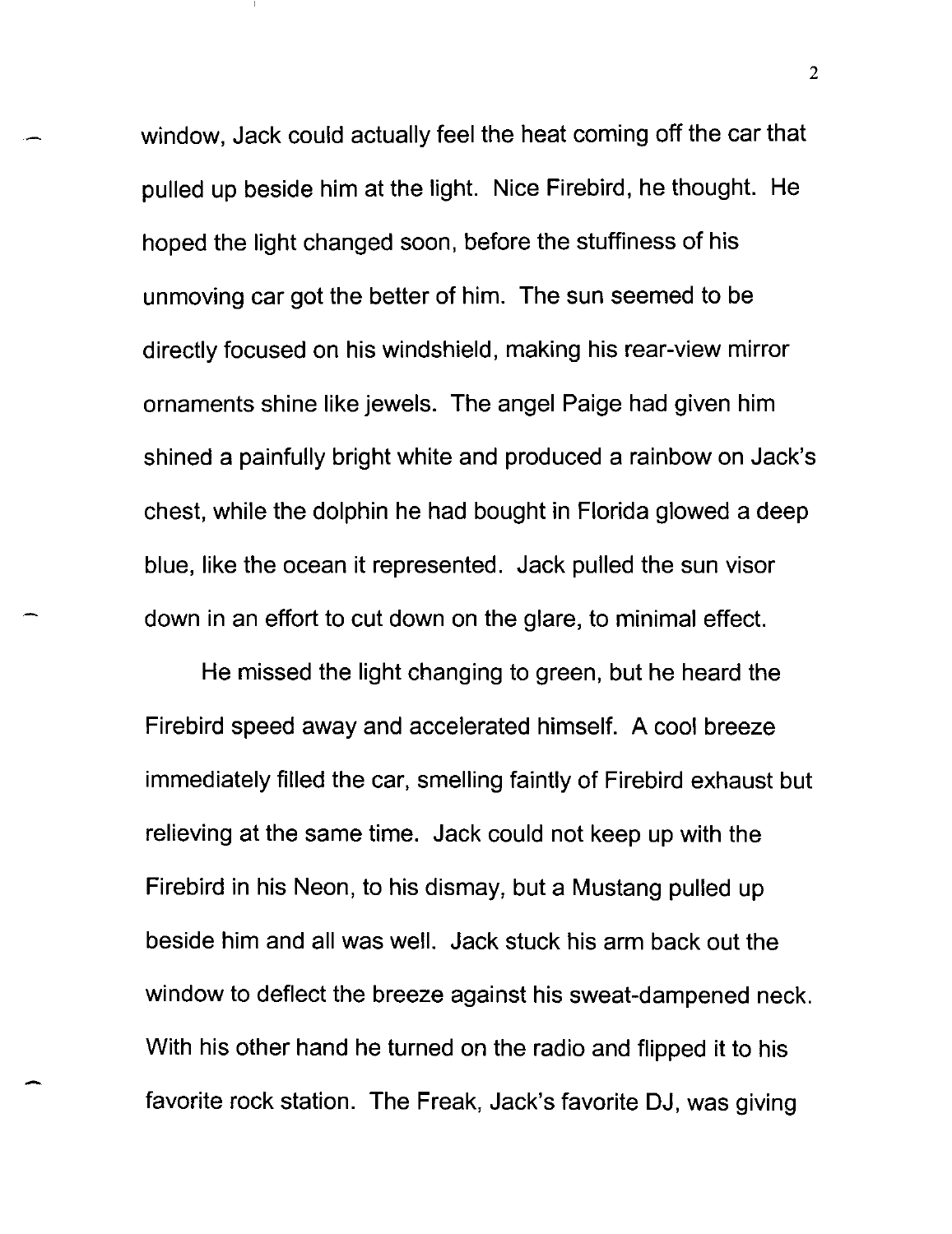the 5 o'clock traffic report like only the Freak could. According to His 'Freakness', Interstate 63 was jammed up for miles following a 'meeting of the minds' involving two semis and a Ford Bronco. Fantastic, Jack thought. He was on Indiana 42, and 1-63 crossed it just a few blocks ahead. He wasn't exiting 42, but he knew people would be driving like idiots around the interchange trying to avoid the tie-up on 1-63. He would be lucky to get past 1-63 without getting in a secondary jam.

Jack realized he didn't have any alternatives, though. He had already passed the last stoplight before the interchange, and was actually keeping up with the Mustang on his left, thank you very much. He would have to take his chances. The Freak stopped talking long enough to put on some Pearl Jam. Too melancholy for today, Jack thought. He stuck his arm out the window and let the wind move his arm like the wing of an airplane. He wasn't about to let Eddie Vetter or some traffic jam stand in the way of his soaring mood.

Jack noticed as he approached the interstate interchange system that the two westbound lanes merged into one. The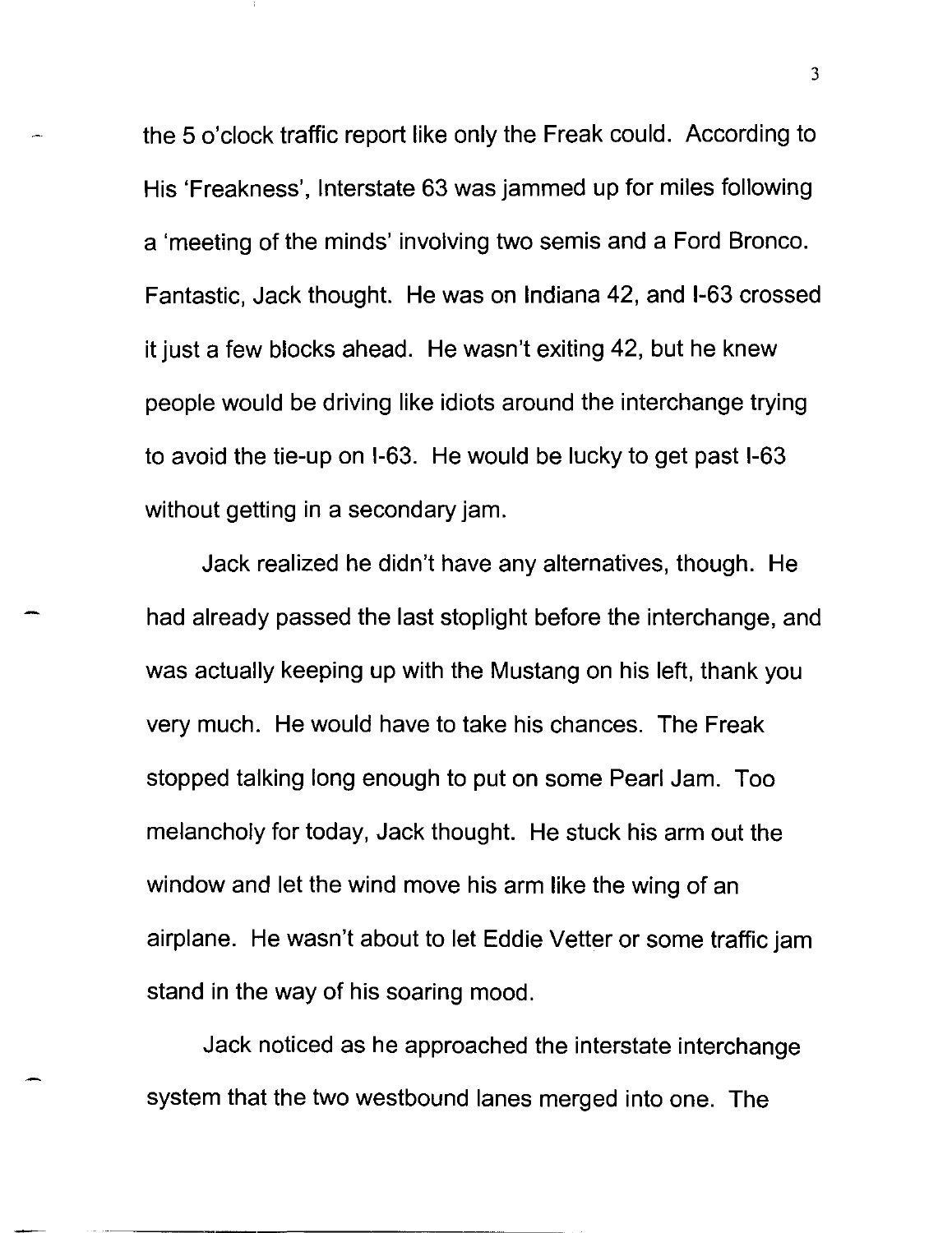Mustang was even with his rear bumper now, as Jack's mood had increased his haste to get home, but was slowly gaining again. Jack did not think much of it, as most cars turned onto southbound 1-63 if they were in the left lane. To Jack's surprise, traffic was light on Indiana 42 around the interchange, and the secondary traffic jam never materialized. The Firebird he had admired at the stoplight had continued westbound on 42 past the turn-offs without a stop, he noticed. Today must be my lucky day, Jack thought.

The two cars were now side by side as they passed the northbound 1-63 exit to their right, and Jack could clearly see that miles of traffic were backed up as the Freak had said. The southbound lanes were moving slowly because of rubbernecking, while the northbound lanes were completely stopped amid a sea of emergency vehicles. Even as he passed overhead, Jack could hear a cacophony of horns, as tempers grew short in the back up. Thank goodness I'm not involved with all that, he thought.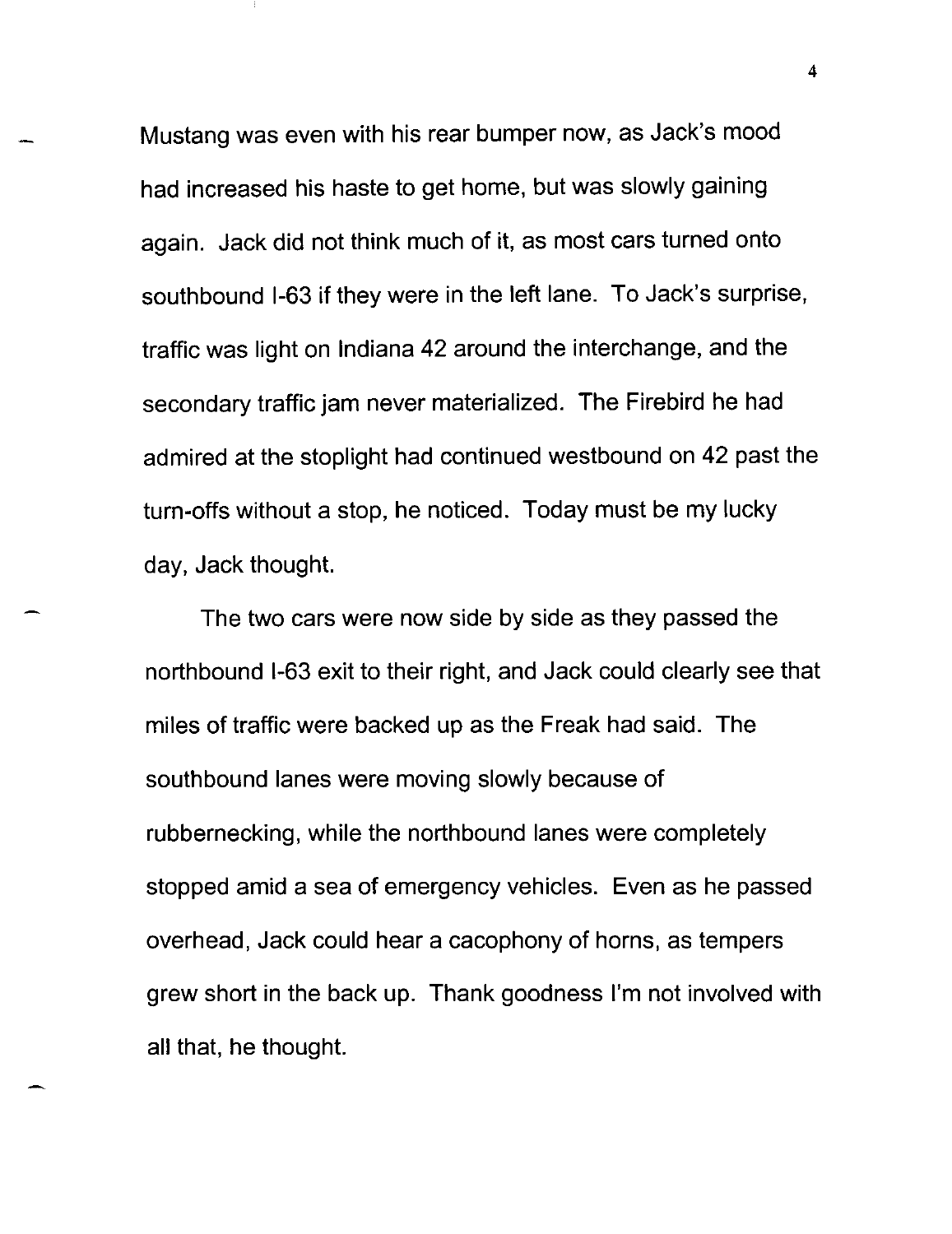It was at that moment that Jack's life changed. He looked back to where he was going, and was suddenly blinded by a piercing white light. Before panic set in, he had a moment in his mind to consider that his big plans for the weekend might be coming to an end, and to question where in the world that light was coming from. Then came the realization that he was traveling at over fifty-five miles per hour into the last interchange, and he could not see.

The blinding glare disappeared as quickly as it had arrived, but his view was still obscured as his eyes tried to readjust to normal lighting. The first thing he saw clearly was that his lane ended in about one hundred feet, and that a car was sitting perpendicular to him at about one hundred and one feet, waiting to turn onto Indiana 42 eastbound. Next, he noticed that the Mustang had not gotten into the left turn lane, as he had expected, but was still in the left lane intending to continue straight through. Luckily for Jack, the Mustang had slowed down just a bit, and was even with his back door. Jack realized his only chance to avoid a serious problem was to accelerate quickly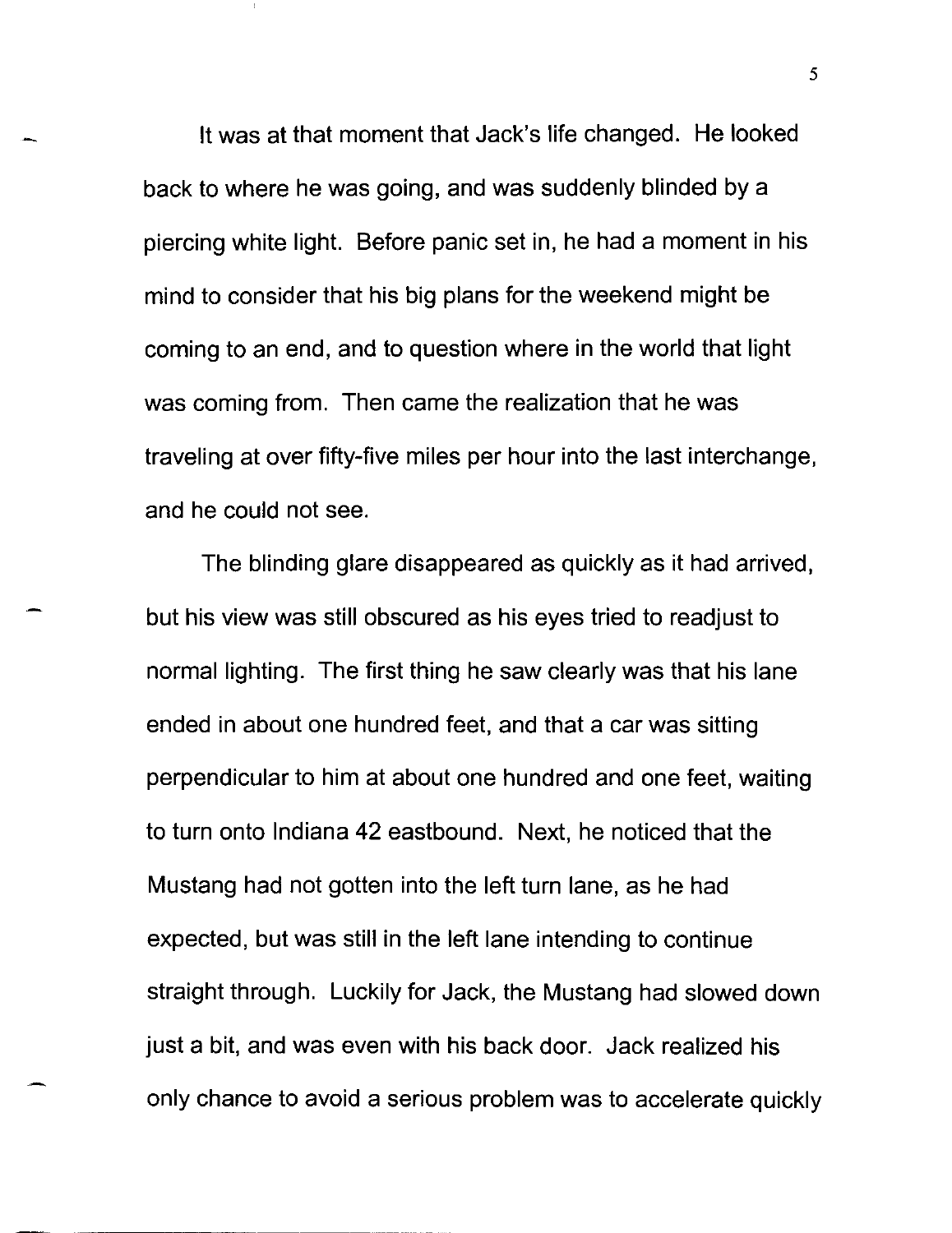and hope to squeeze into the Mustang's lane before he plowed into the car waiting patiently at the end of his own lane. Breaking would not get the job done, nor would swerving, either way.

Jack floored the accelerator, and to his despair, the Neon did not respond. Then, the Neon suddenly reacted and accelerated with a roar. The woman waiting in the car in Jack's path saw what was about to happen, but could do nothing but utter a silent scream, as another car had pulled up behind her. Jack saw his fear mirrored in the lady's eyes as he drew closer. In the split second that he cleared the Mustang, Jack swung the steering wheel sharply to the left and tapped his brakes, hoping to find the correct angle that would slide him over quickly enough to avoid clipping the lady's car. His gut clenched, as he thought he was too late, but nothing happened. As he squeezed by, the woman laid on her horn in anger and relief, and was joined by the horn of the Mustang right behind Jack. Jack quickly corrected his steering to the right before he crossed into the oncoming lane. His adrenaline surged and he felt light-headed. He didn't want to pass out or lose control, so he pulled over to

-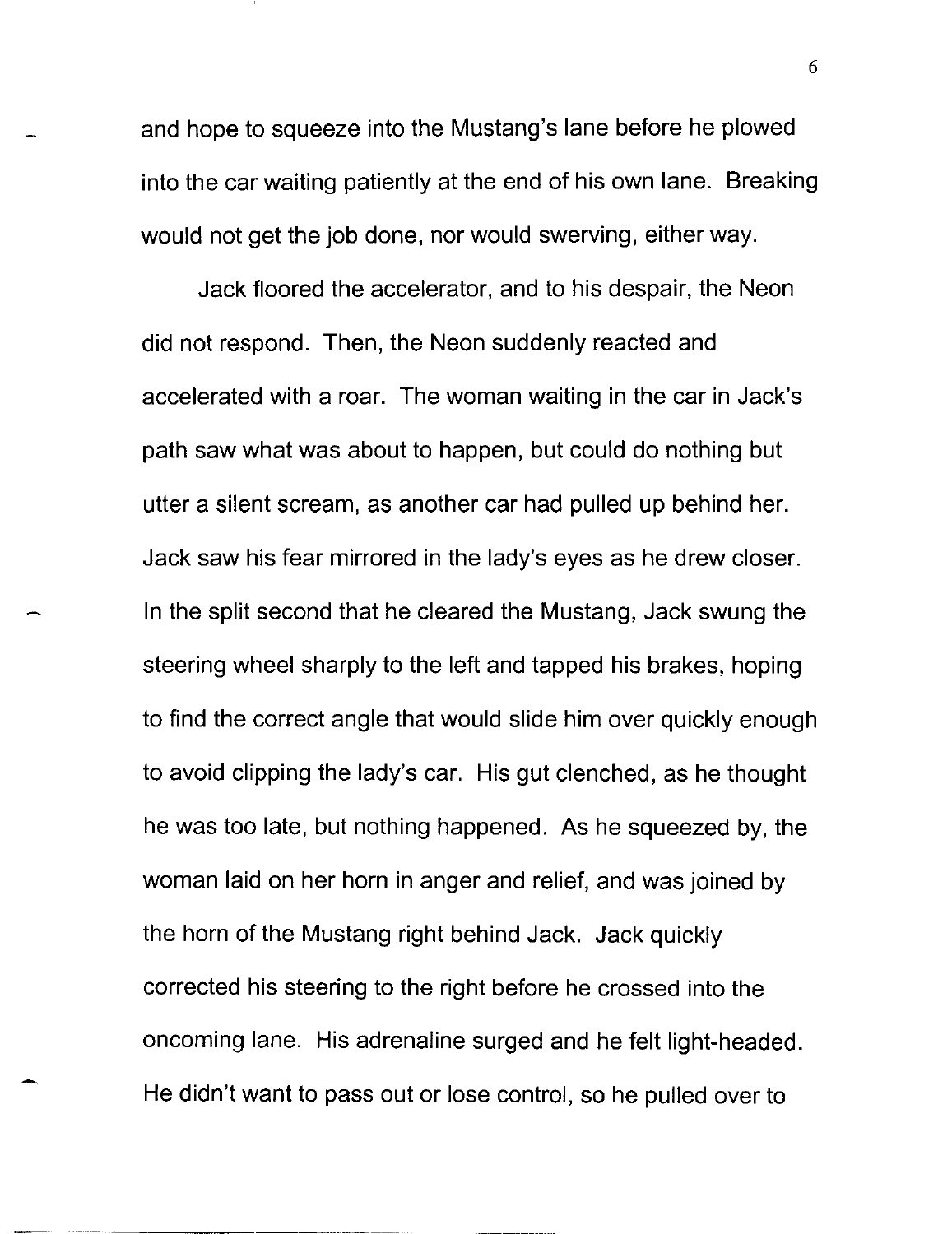the side of the road as soon as he could. He sighed a huge breath of relief as the Neon rolled to a stop.

The turbulence from the Mustang shook the Neon as it passed by. The man driving the Mustang looked back and shook his fist at Jack as it roared by. Yeah, yeah, thought Jack. His hands began to shake and his stomach started twisting in a knot as the adrenaline wore off. He reached below and turned the radio down. He looked around him and noticed that he had pulled over in front of a house. He was in the shade provided by a tree in the yard. The coolness seemed to freeze the nervous perspiration that began to soak through his clothes. Jack wondered if it was possible to get frostnip on the hottest day of the year, so far. He began to chuckle, which turned into the fullblown laughter of relief. The last minute of his life seemed to have lasted a month. His thoughts of leaving work and the weekend, previous to the incident, seemed insignificant now. He had come so close to death, and those would have been his last thoughts. Get a hold of yourself, he thought. With another deep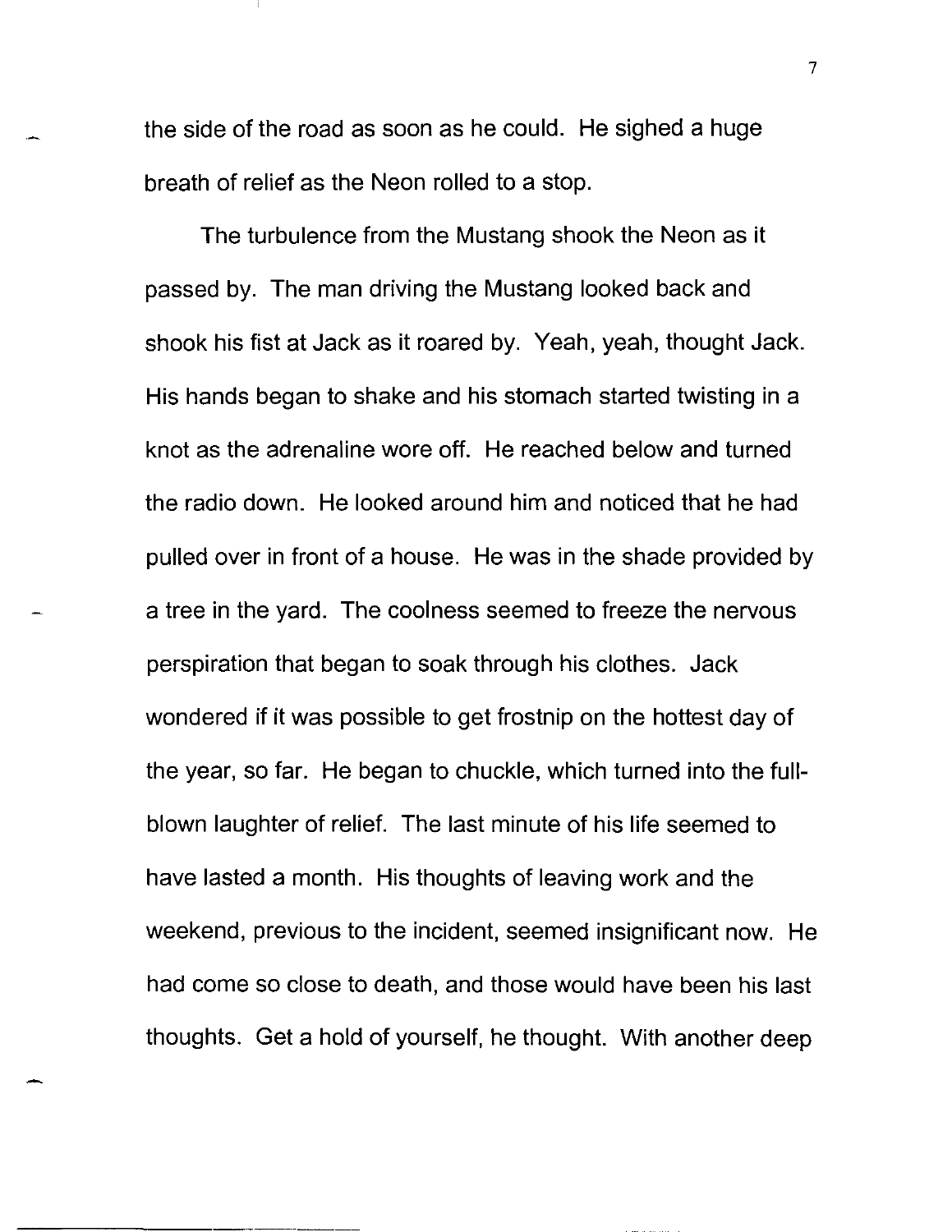breath and a shake of the head, he left the shade and resumed his trip home.

Jack accelerated slowly, afraid to get going too fast. The early evening sun was brilliant in the sky, and Jack decided to put on his sunglasses to help see the road. To be safe, he decided to wear his seat belt. He wondered if he would feel any queasiness the next time a car approached from either direction, but no traffic materialized. He thought that was odd since he usually saw some of his co-workers on their drive home, at least. The notion that one of his co-workers might have seen the incident dawned on Jack. Great, Jack thought. Not only would the word be spread around work that he drove like a moron, but also he would probably have several derisive messages on his answering machine when he got home. He hoped Paige wouldn't let herself in, for once, or she would be really worried about what had happened.

The more he thought about it, the more he hoped that none of his co-workers had seen anything. If the word spread around work, his bosses might think he needed a break, perhaps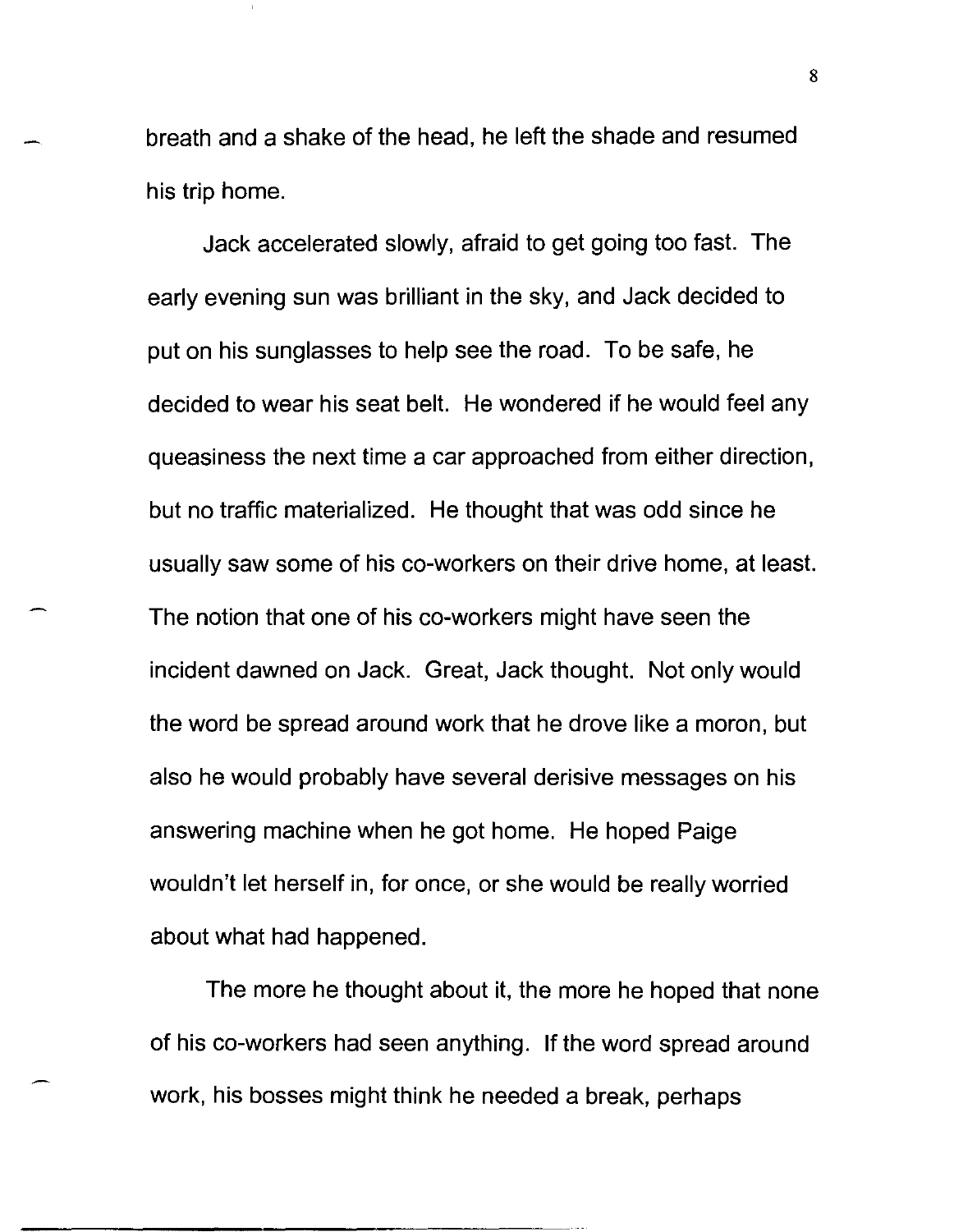permanently. Jack worked at a technical consulting firm in Middleton, which required most of his time. The job had been a godsend after he graduated from college, as the owner of the company, whom also happened to be one of his close friends from college, hired him immediately. TechCorp had started small, but had grown exponentially as word spread about their ability.

At the peak of the company's success, his friend, Mark, had sold partial ownership to a group of outsiders with a lot of cash, and everything went downhill from there. The new owners began to over-expand just as the economy took a dive. Now, the owners were investigating a myriad of ways to reduce costs, including releasing workers. All TechCorp employees were required to turn in a qualification sheet, listing their duties and contributions to the company. Jack had refused out of protest, and Mark had protected him from the other angry owners.

The other owners had ended up releasing several longtime employees whom they felt weren't productive, but Jack knew that his neck was on the chopping block for the next round.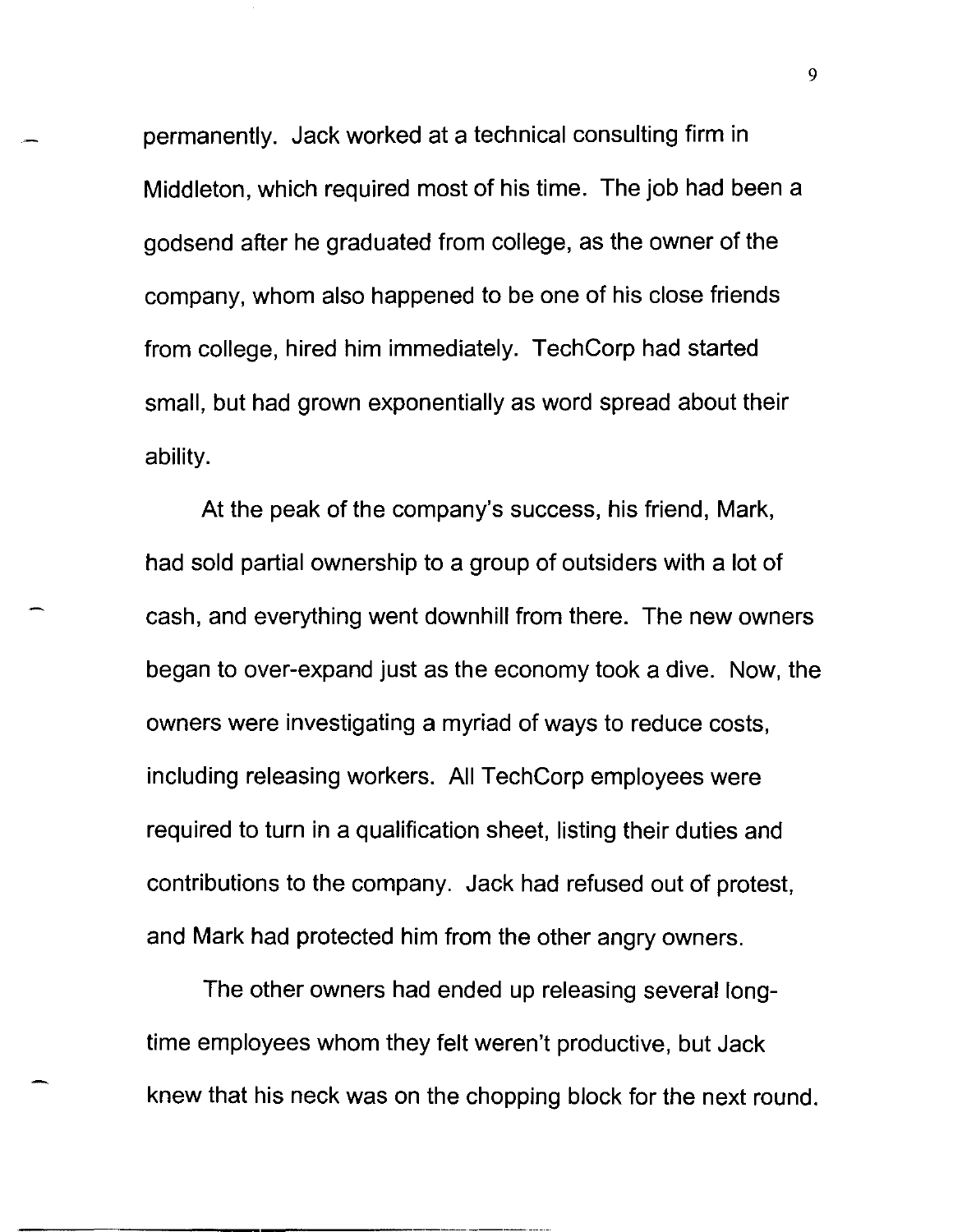He was not in the owners' good graces, and they were waiting for any opportunity to lower the axe. Some possible psychological difficulties might be just the excuse they could jump on. Jack held no ill will towards Mark. The way Jack saw it, his friend had to watch his company get dismantled while some of the original employees that had made the company great were put under a microscope. That couldn't be any easier to bear than Jack's load.

The one thing Jack would miss if he were to be fired was the pay, he decided. He was still paying off Paige's engagement ring. The wedding was coming up, too, and Jack knew that Paige's family didn't have much money to spend on it. He had already told them that he could shoulder most of the financial burden, and it would look irresponsible to his in-laws if he reneged on the agreement. Paige's folks had grudgingly accepted the engagement of their daughter, though there were no tangible reasons to trouble their minds, but this would be something to hang their hats on. Jack gritted his teeth in frustration, and decided to turn the radio back up to ease his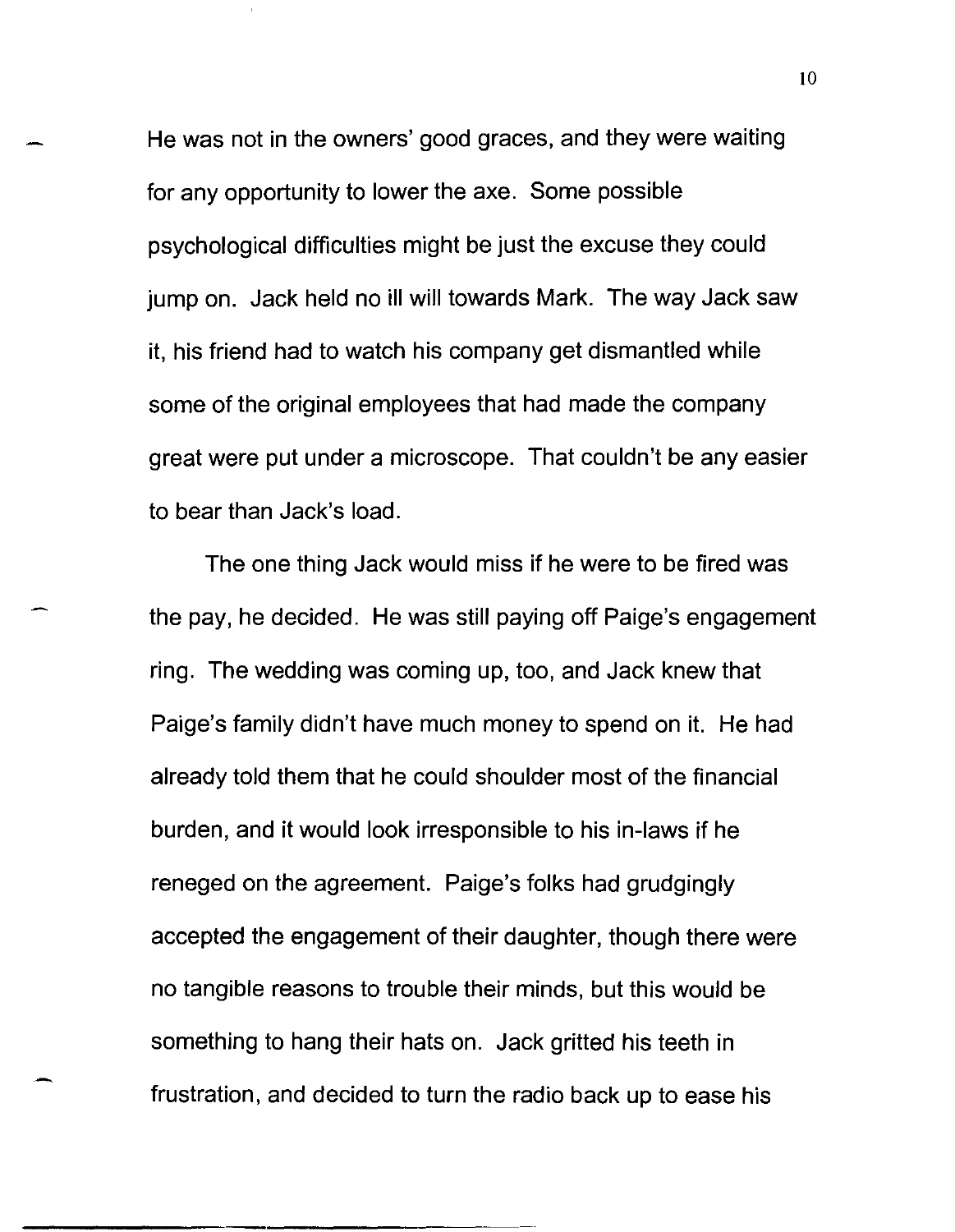mind. Surprisingly, some classic Aerosmith had replaced the Freak. Aerosmith was easily Jack's favorite musical group. Now this is summer driving music, Jack thought.

Jack approached an intersection with another state highway. There was no traffic around the stoplight, and it turned green for Jack as he approached. This evening has to be getting hotter as it goes along, Jack thought. He turned on his air conditioning which he hoped, combined with the windows being down, would start cooling things down. Jack also wondered if the sun wasn't actually getting brighter as it slowly sank to the horizon. He stuck one arm out the window and beat the roof with his hand to the rhythm of Steven Tyler.

It reminded Jack of the road trip his friends and him had taken to Florida while they were in college. Jack's friend, Matt, had agreed to drive Jack, Mark, and their friend, Nicole, in Matt's old Cadillac convertible. They had put the top down and belted out all their favorite songs on the radio into the wind. Nobody minded the heat or wind as they drove; they were on Spring Break. Jack had obviously kept up with Mark, but he wondered

-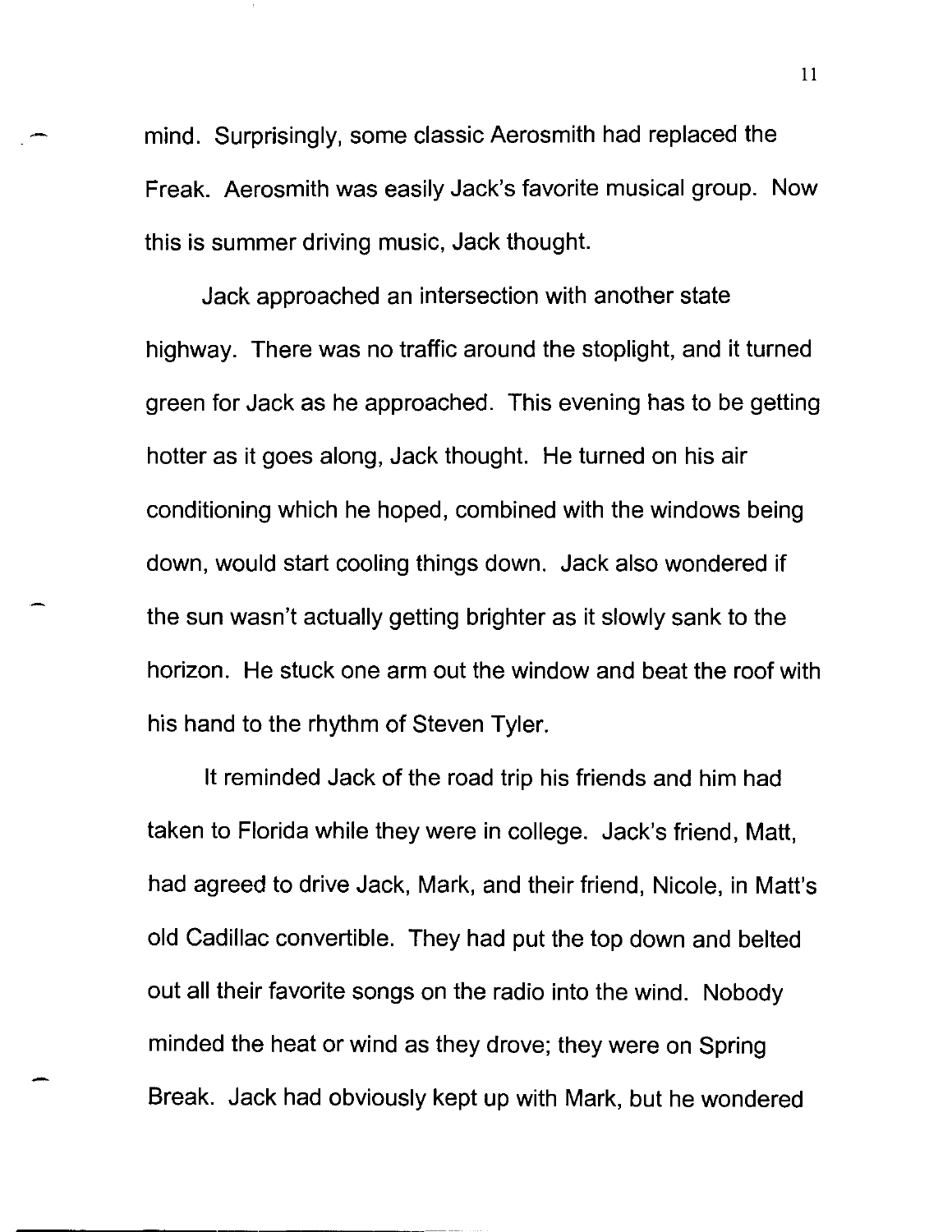how the other two were faring in life. Matt had never been interested in programming or computers, and instead chose to delve into complex math and actuarial sciences. It took up just as much of his time as programming took from the other friends. Matt was in the same class as Mark, and after Jack had said his good-byes at graduation, Matt moved to Connecticut and was immediately hired by a large insurance firm. There had been a couple emails between Matt and Jack, culminating in Matt inviting Jack out to spend a weekend with him and his new wife. However, Jack had to decline because of his own work schedule that never gave him any time off, and communication had bogged down from that point on.

Nicole was a different story. She had been in the same class as Jack, and they were the 'two amigos' left after the others had gone on to bigger things. They had become more than friends, actually, and a strong romance had flourished. They had a lot in common, from programming to the sports they liked, and Jack thought that she was the girl he would marry. Then, graduation happened. Nicole returned to Illinois, and Jack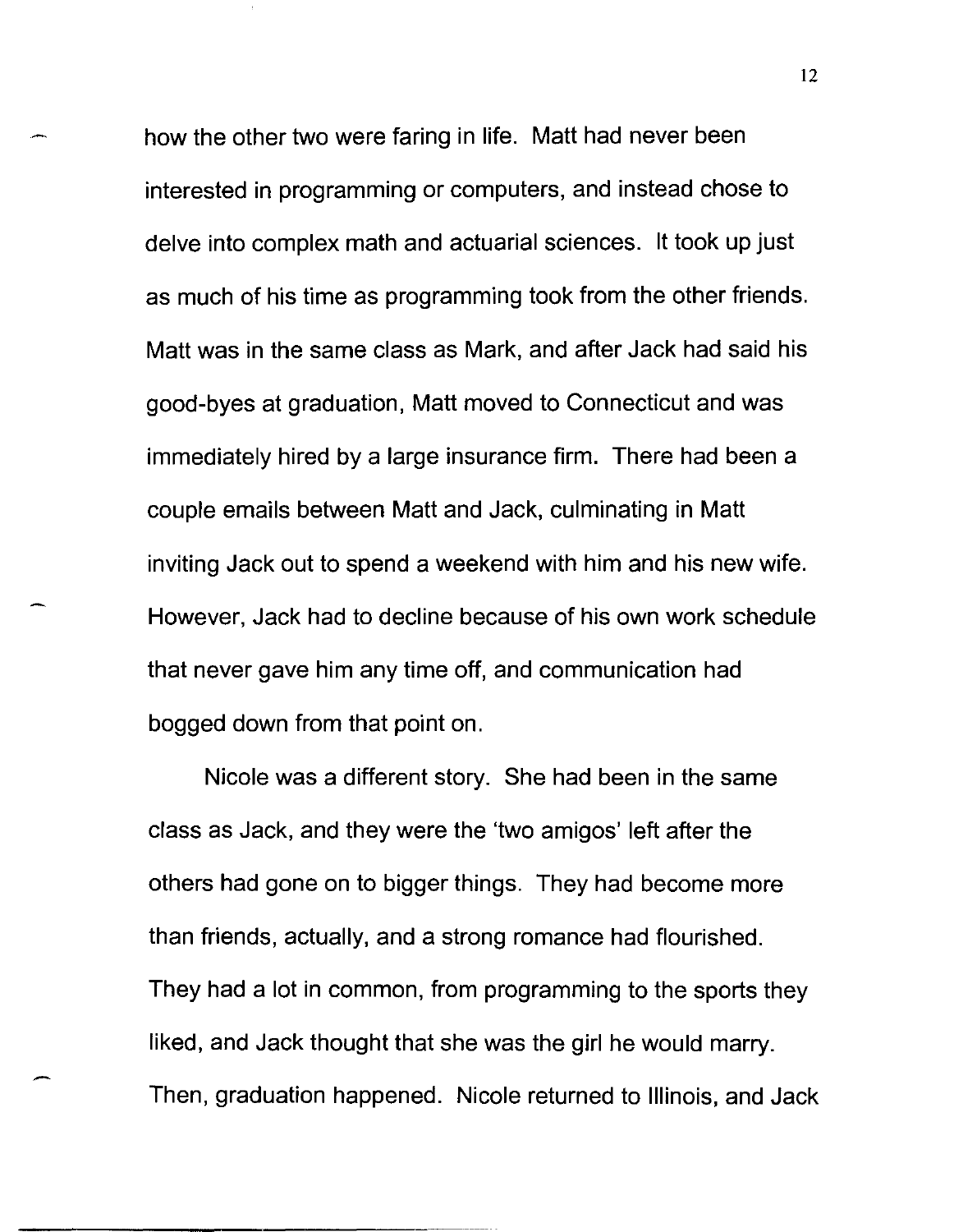had stayed in Indiana. Companies had hired both of them right after they graduated, and they agreed to keep their emotional bond strong. It went well at first, but their respective schedules prevented anything permanent. Visits grew scarce, and then phone calls, followed by emails, until the communication link was broken. About this time, Jack ran into Paige at a tech conference and fell head-over-heels. Nicole was convinced that the lack of communication and the change of heart had gone hand-in-hand, and told Mark such. She never forgave Jack, and the last he had heard, she was dating a programmer from her company in Illinois.

Both situations irked Jack to no end. Jack felt he had really let Matt down by not coming out to visit him in Connecticut. Matt had seemed to understand that the work schedule of a computer programmer wasn't as open as that of an actuarial executive. That was a half-lie though, in Jack's opinion, because he could have taken some of his accrued vacation time to go out there, and maybe he could have convinced Paige to take a break, too. With Nicole, Jack felt that there had been a huge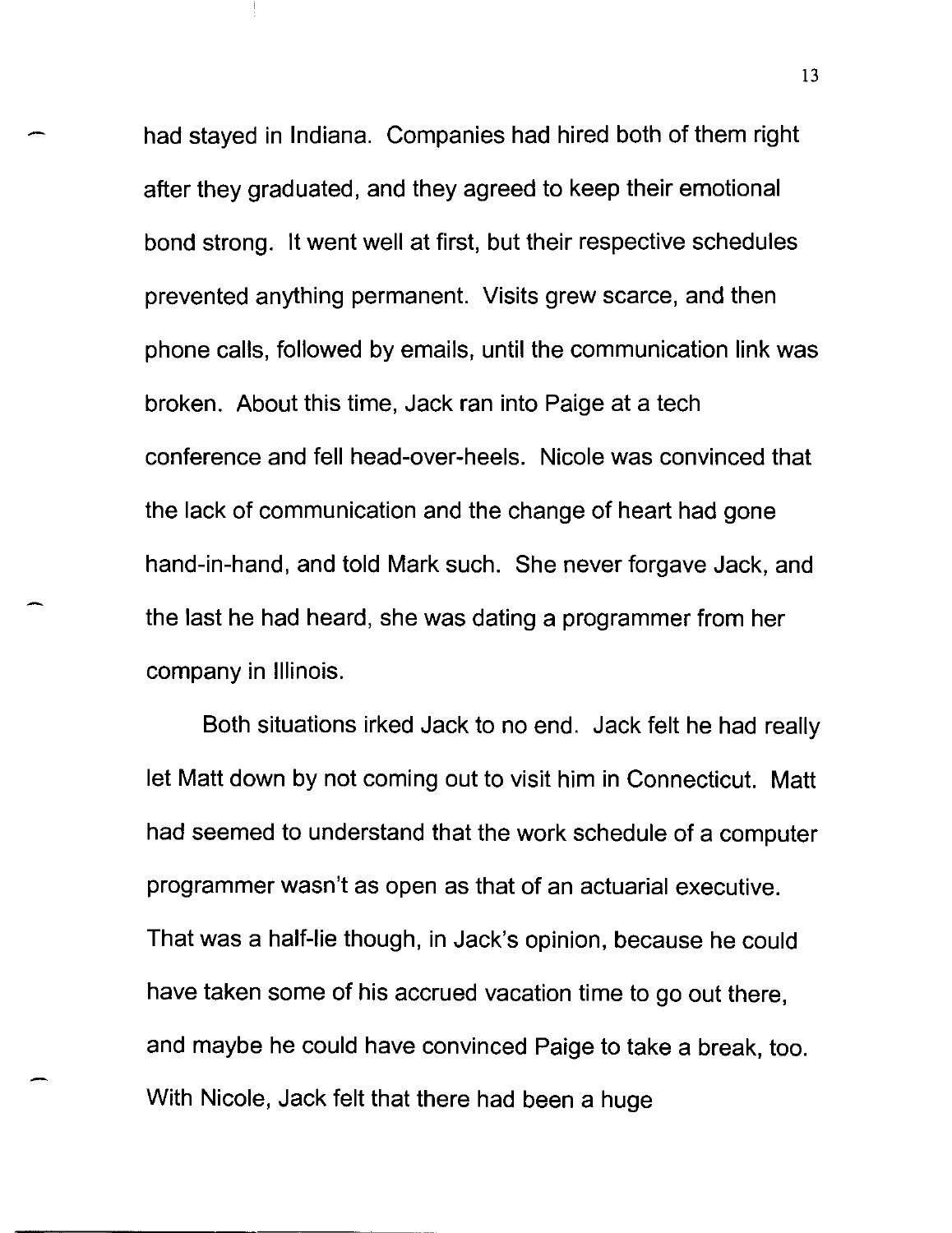misunderstanding that needed clearing up. It really bothered him that Nicole and him had been good friends before they had gone their separate paths, but now they couldn't even be acquaintances. If only we could talk, he thought, I know we could be friends again. In both cases, it seemed that petty things had gotten in the way of meaningful friendships. What good is a job or a relationship if there aren't friends to help a person out, Jack asked himself. Jack resolved to email, phone, or even visit unannounced until the friendships were restored. Hopefully, that would bring peace to everyone involved.

As his mind returned back to his present situation, he decided that he needed an escape from the ever-increasing heat. He pulled into a small gas station to get something to drink. To his surprise, the small mini-mart was well airconditioned. There was no attendant behind the counter. Jack walked back to the drink coolers, but nothing struck his fancy. He continued around the store and settled on a fountain drink. He filled the Styrofoam cup and walked to the counter, searching for change in his pockets. He coughed politely, and even rang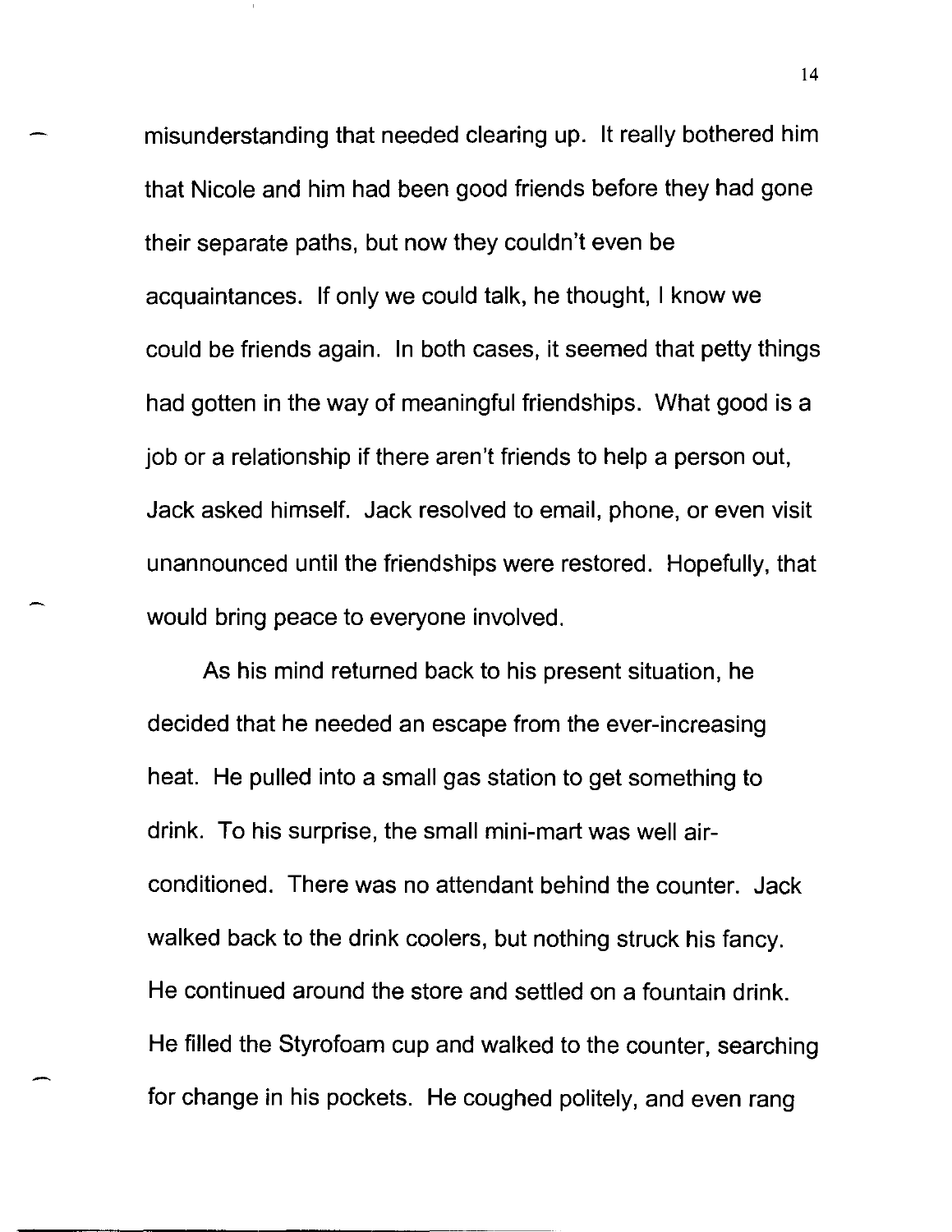the bell as a sign instructed, but no cashier appeared. Jack normally would have searched around the gas station for the employee to make sure everything was OK, but he had a sudden urge to get home. He stuck the change back in his pocket, grabbed two dollars from his wallet, and left them on the counter. The cashier would figure it out. He walked out the door to the ring of the security chime announcing someone had opened a door. As he arrived at his Neon, he took a sip from his cup and looked around. With a sigh of satisfaction, he sat in the Neon. This is the best drink I have ever had, he thought as he drove away.

Part of his urge to get home had to do with the certainty that Paige was waiting for him at his house. She had agreed to come over when she got off of work, which was the same time Jack did. The difference was that she was probably driving normal speed while Jack was driving about forty miles per hour. The drive did seem like it was taking along time, now that Jack looked back on it. As he started driving again, though, the trip seemed to speed up. The speedometer still read forty, but the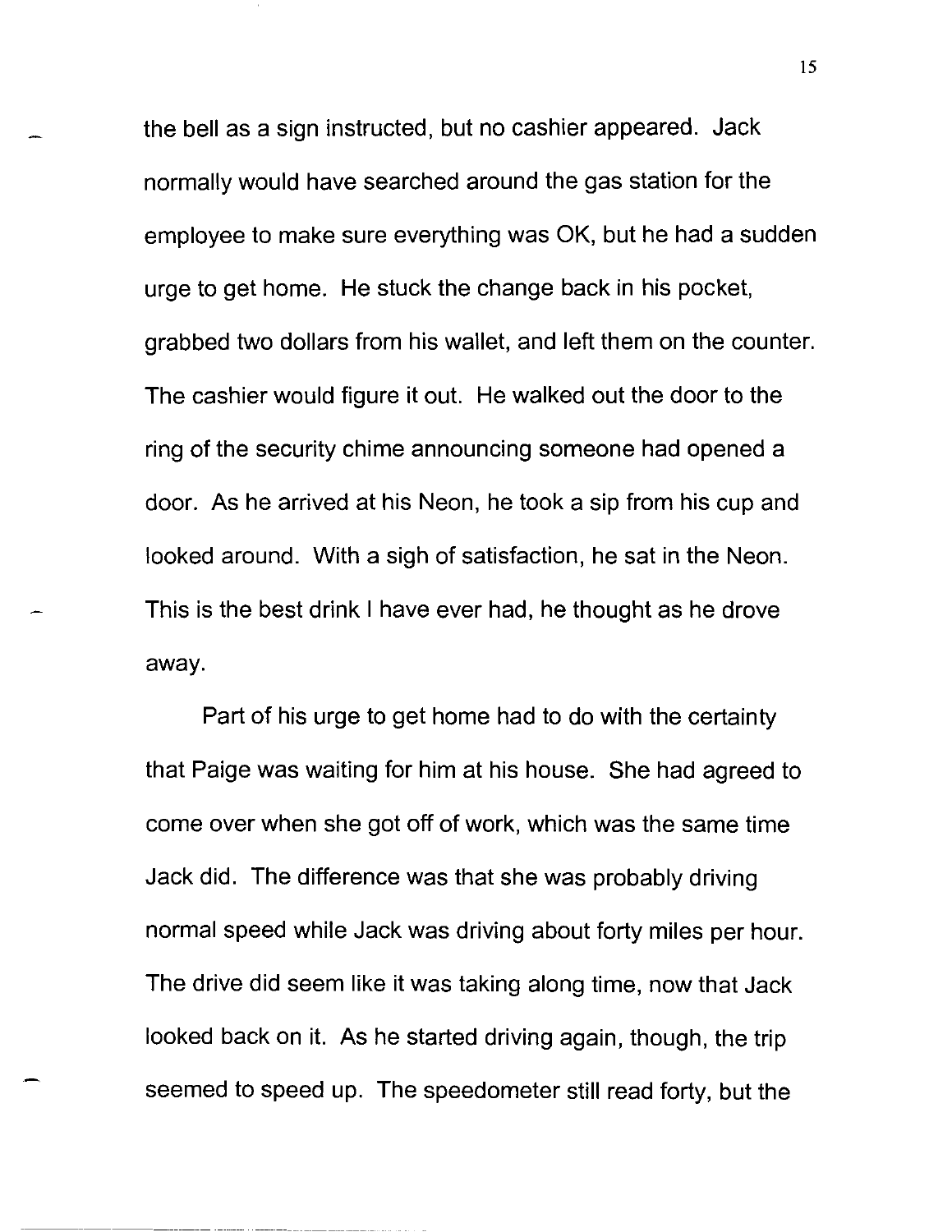houses and telephone poles that lined Indiana 42 seemed to fly by in a blur. At the same time, he began to feel light-headed. This cannot be good, he thought to himself, and willed himself to be strong.

The thought of Paige brought Jack some comfort. She probably would be sitting on the swing in front of his house, waiting for him to get home. He had given her a key for the house a while ago, but she had never used it, as she was particular about matters of privacy like that. Jack thought that she made certain that he never felt like a ball and chain had already been attached to his leg. This was ironic to Jack because not only did he doubt she would ever try to weigh him down, but he also wished she would. He wouldn't mind at all. He absolutely loved that girl, despite what her parents might say. He was ready for a life with her.

What exactly Paige's parents had a problem with, Jack wasn't sure. Her dad worked as an engineer in a nearby automotive parts company. He was very down to earth, liking to work on old cars and his yard. Jack wondered if her dad looked

-------------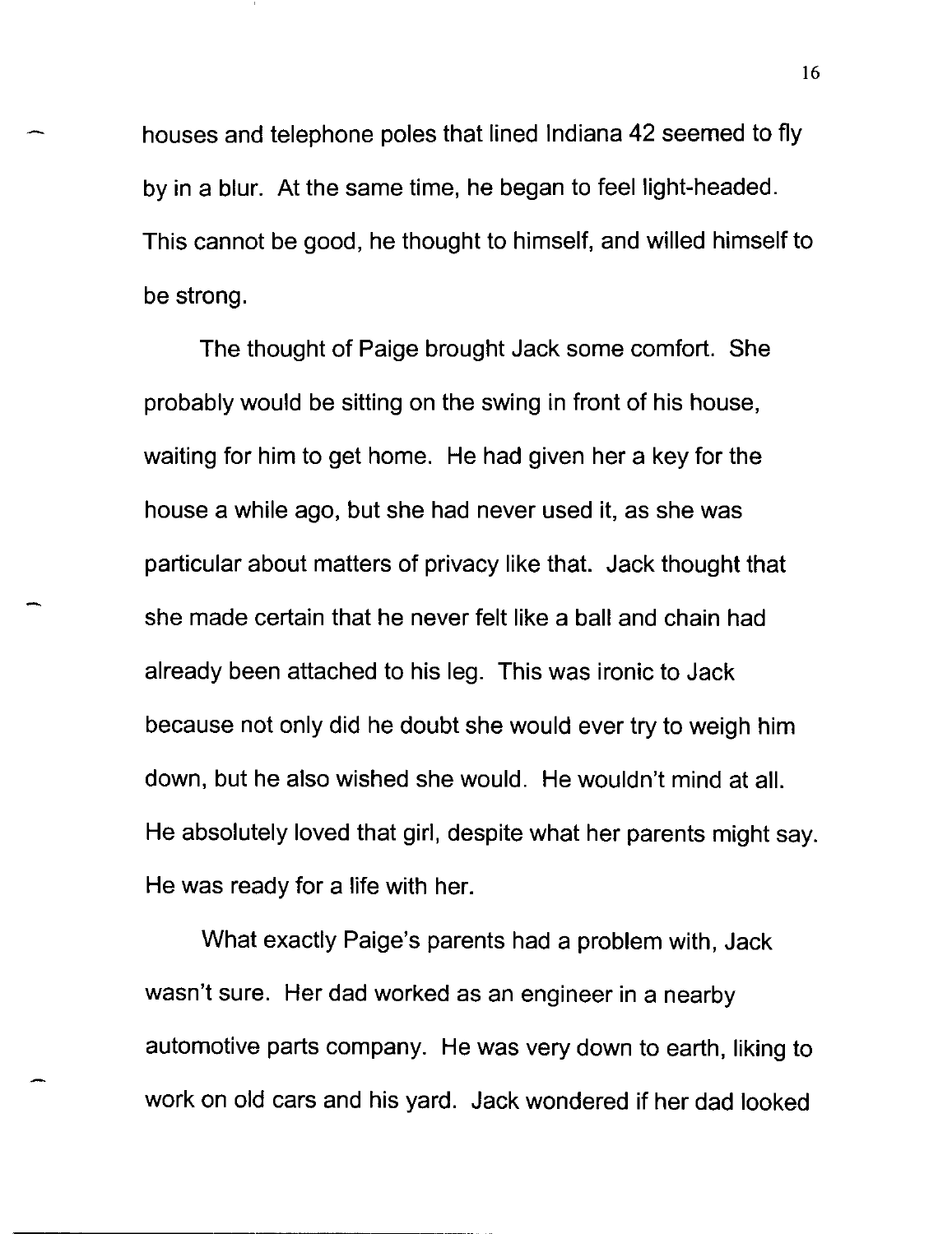down on him for working at a technical consulting business, perhaps because it wasn't manly enough. To compensate for this, Jack had volunteered countless times to help her dad work on cars or hang up Christmas lights, but he had refused help every time. It was as if her dad didn't even want to try to form a relationship. This attitude baffled Jack. For a man who said he loved his daughter more than anything in the world, her dad had shown little respect for her choice as a husband.

Paige's mom worked part-time, working the books for several small companies. She seemed to be more cerebral in her hobbies, choosing to read dozens of magazines or do a crossword puzzle rather than step outside. Jack thought he could make a good impression on Paige's mom, but she seemed to think that he wasn't nearly as smart as her or Paige. She also worried that Jack's choice of trades would provide an unstable and insufficient standard of living for her daughter. Between the two parents, their views on Jack were not a good combination: one thought he was a sissy and the other thought he was dumb.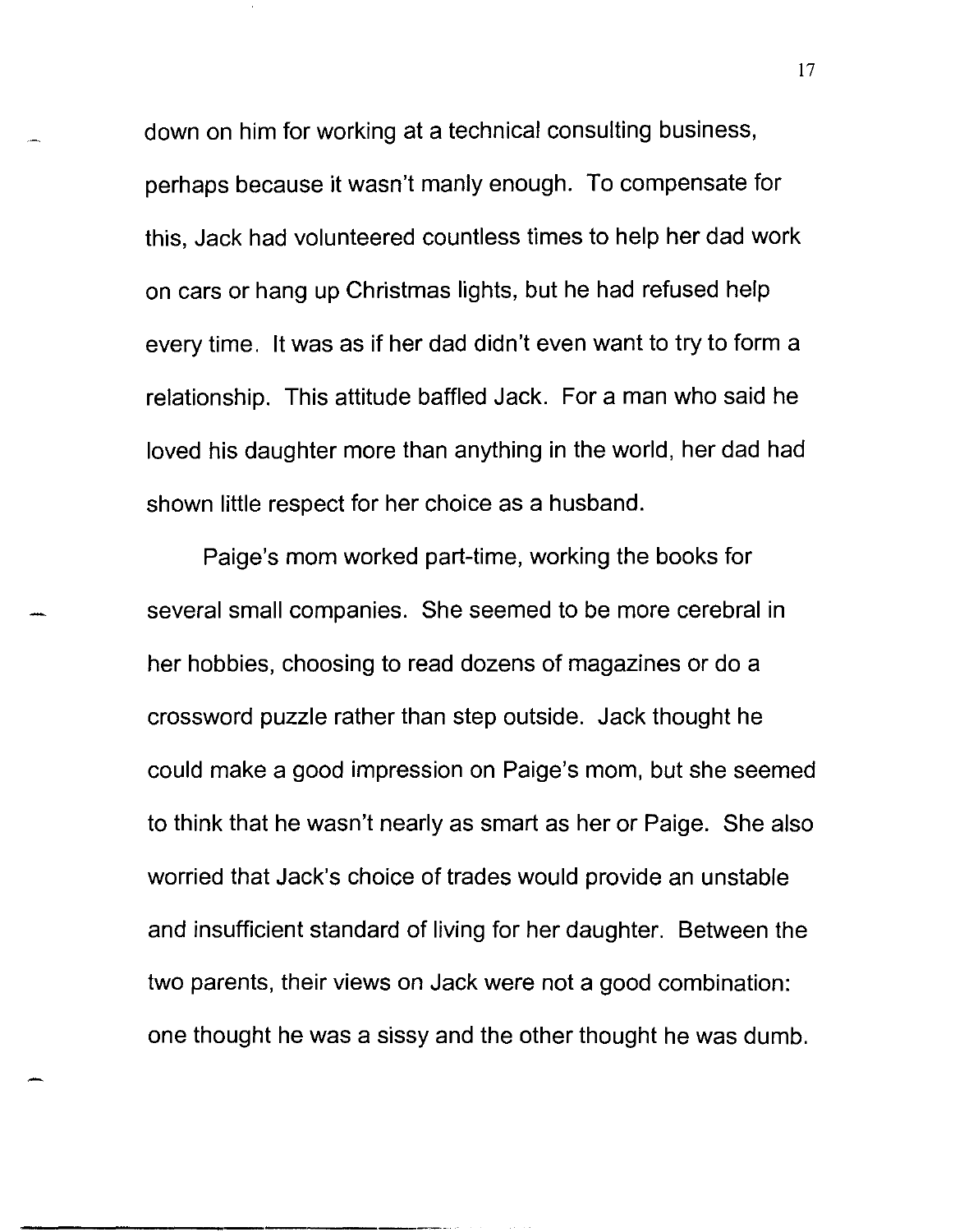Jack wasn't sure what to do about it. They had given him permission to ask for their daughter's hand in marriage, but he had the impression that they were hoping she would turn him down. He had spent much of the precious free time he had over at their house trying to form a repartee with at least one of them, but to no avail. He knew that her parents' disapproval nagged Paige in the back of her mind, but he loved her for putting their love first. For that, he would try anything to improve his relationship with her parents.

Maybe, he should sit down and have a talk with them before the wedding, Jack thought. They might be scared that he wasn't serious about a lifelong commitment with Paige, or that he wasn't mature enough to provide a good life for his family. He felt certain that if he could find a way to convey how strongly in love he was with Paige, they could have little doubt about the union. The very act of wanting to sit down and talk with them about Paige should count for something, Jack thought. He decided to ask Paige about her parents' schedule for the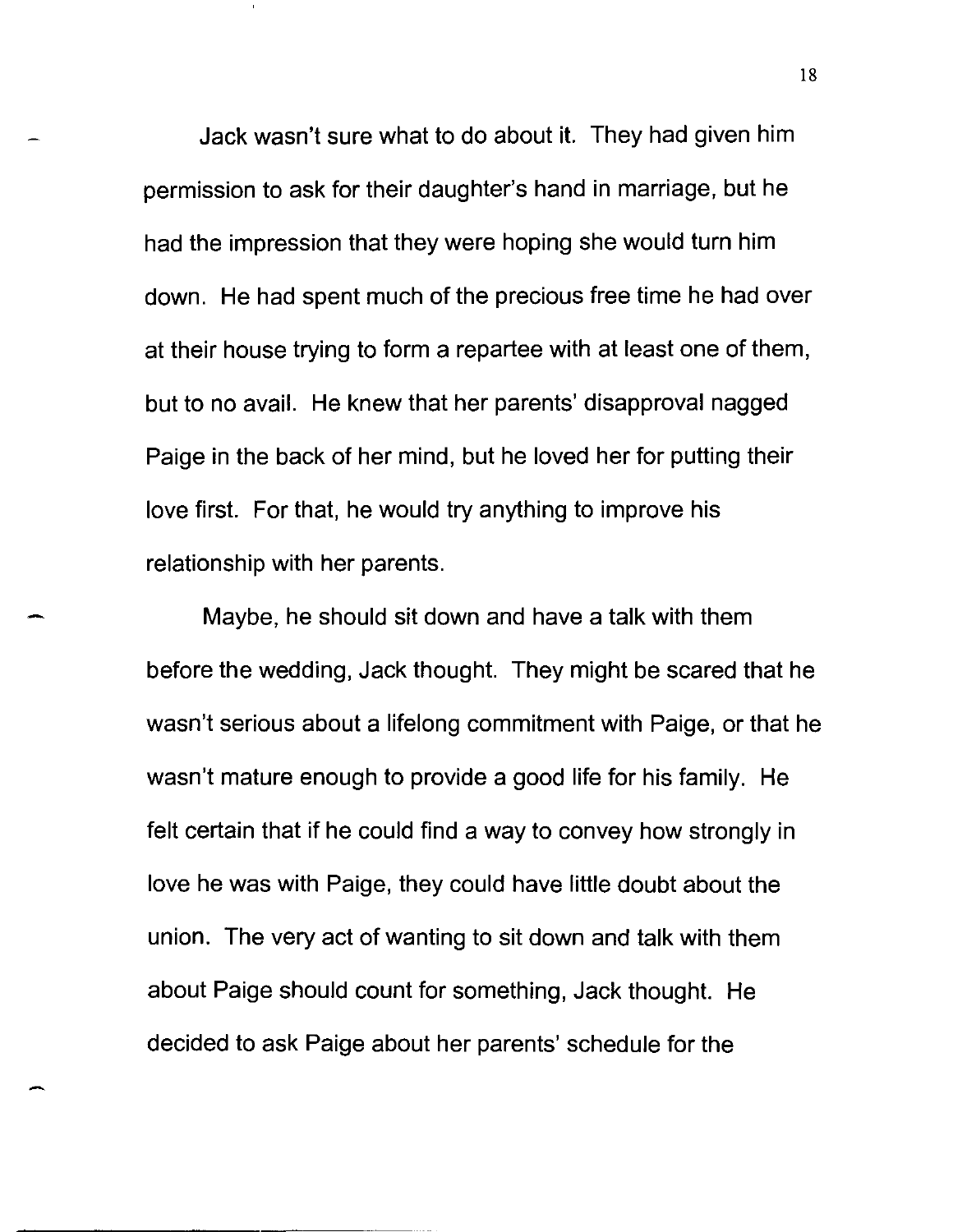weekend as soon as he had the chance. No, he thought, I'll ask her after I get a good night's sleep.

Jack found that he could barely keep his eyes open. Not only were his eyelids heavy with fatigue, but also the sky was so bright that he could only manage a squint. This was with his sunglasses on and the sun visor down. It seemed to him like one of those sunsets when the sky appears to be a giant explosion of yellows and reds, only magnified one hundred times over this time. The only good thing about the situation was that the Neon just kept going faster and faster, like some magnetic pull was guiding it home. The light-headedness had spread to the rest of the body to the point that he wasn't sure he had the energy to press his foot down on the accelerator, not that it seemed to matter. Oddly, his mind seemed relatively unaffected by his physical stasis. This would be a dream for Paige's mom, he thought with a weak smile.

From what Jack could make out, he was in the countryside and nearly home. His mother lived on the same country block as he did, and his thoughts turned to his childhood home, as he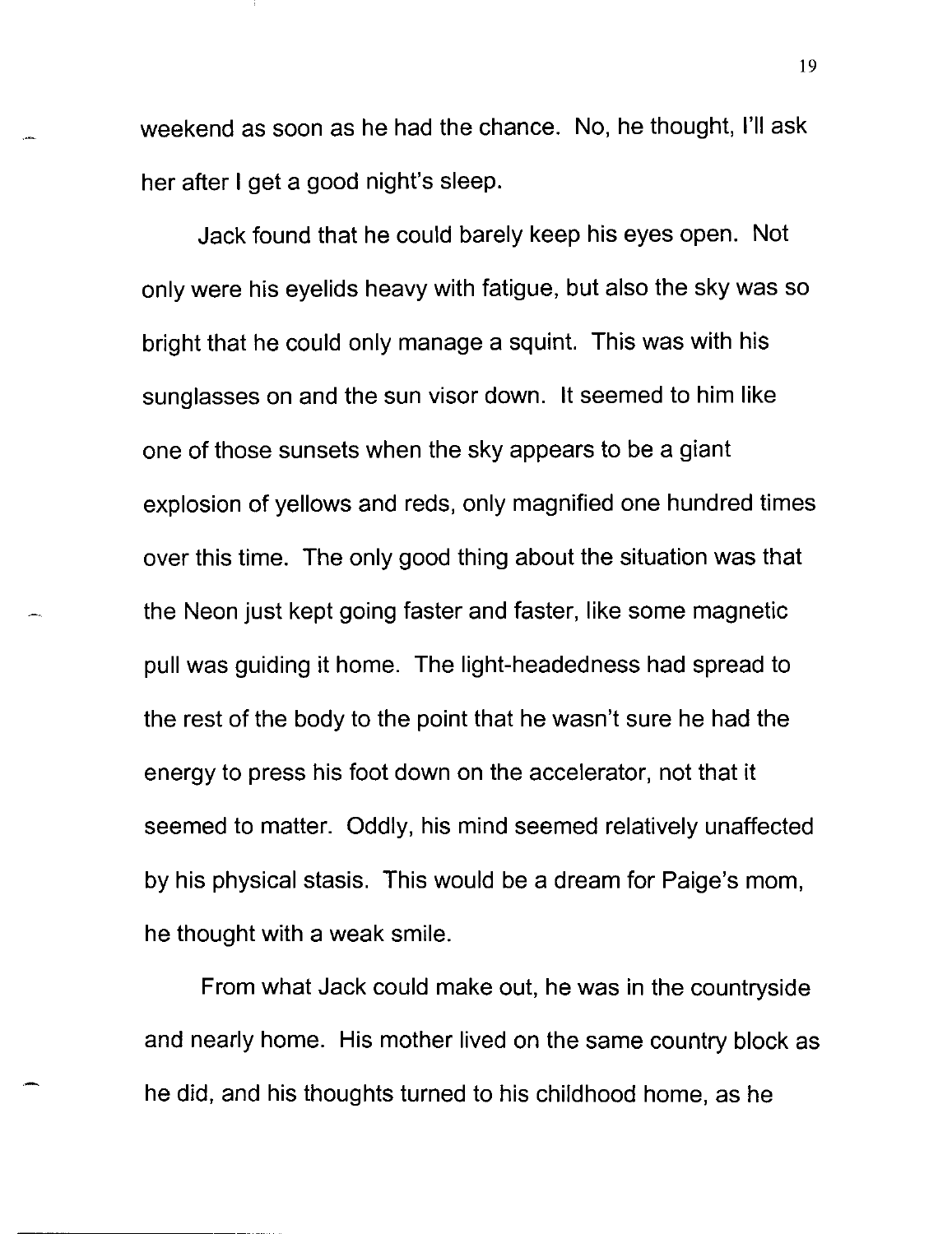zipped past. It had always been a place of refuge and joy for him. He had grown up with two sisters whom were much older than him, so he had gotten to know the place like the back of his hand. He knew the best places to hide, the coolest shady spot in the yard, and which place allowed the wind to alter the path of a baseball thrown in the air. It had also been his comfort blanket when his father died at a young age. Jack couldn't remember that much about the summer, but he did recall lying on a blanket under the oak tree in the front yard while reading his favorite book.

Now, the old homestead was almost deserted. His mom still lived there, but the only children playing in the yard were Jack's nieces when they came over to visit. He loved his mom dearly, and he felt sorry for her because she lived in a hollow shell that used to be filled with life. He wasn't sure why she stayed there, not that he minded, but he hoped she could find comfort in it that he could not. Jack called his mom regularly, but realized that he hadn't visited in quite awhile. He also remembered, somewhat glumly, that he hadn't been to church in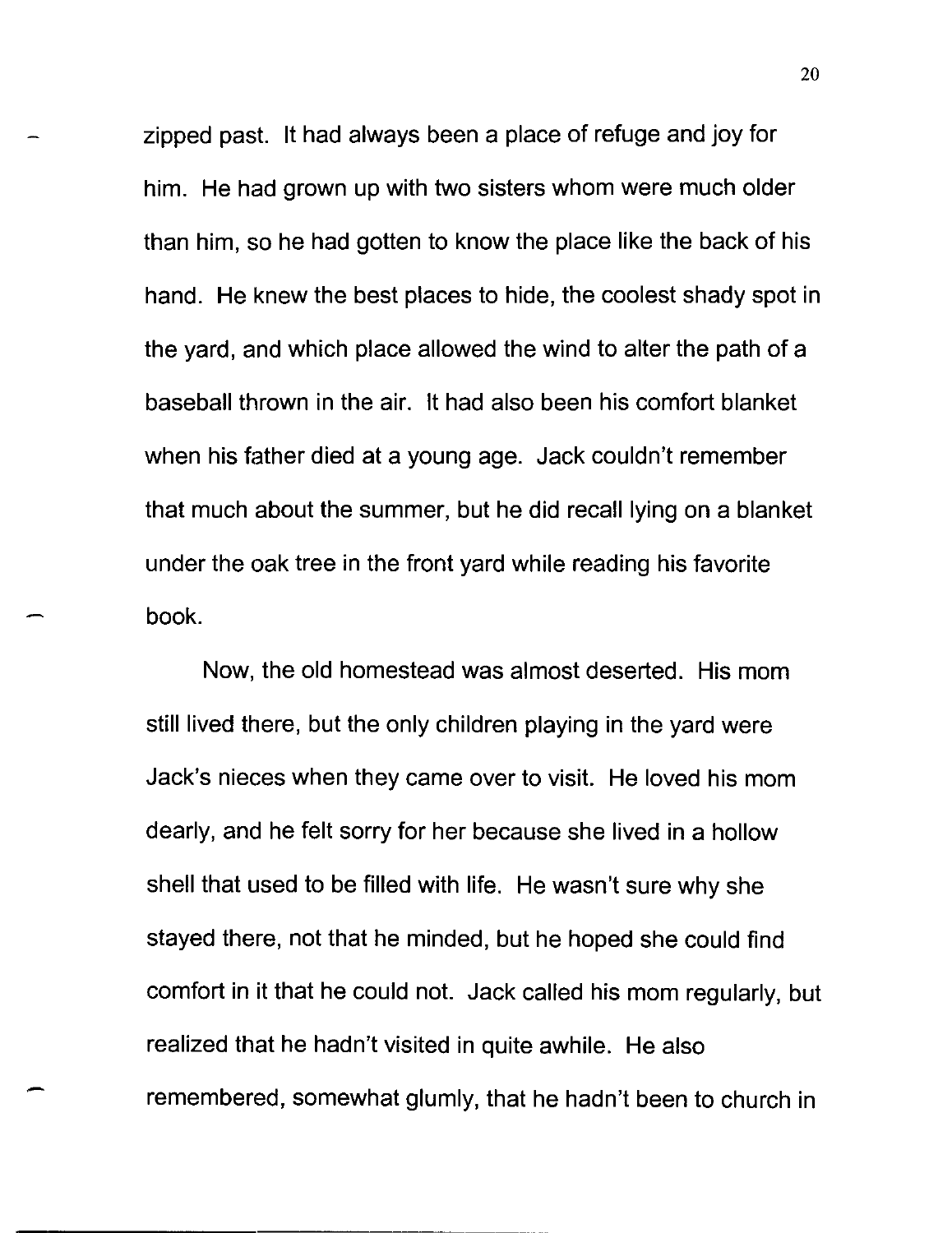a long time. What kind of son am I, he asked himself. He knew his mom would never mention either lapse the next time he talked to her, but the guilt always weighed on his mind and she knew it. He resolved that he would visit his mother and attend church on a much more regular basis.

Religion was one of those things that Jack never seemed to be able to experience. His family had grown up going to a country church where his father was a minister. As the family grew up, both of his sisters and their families had become members of the church, as well. Now, he was the only one in the family who didn't regularly attend, and he could feel the unspoken pressure. Jack had attempted to find alternatives by visiting other churches in the area, but he always felt like he was letting his family down. His dad was a revered member of the church, and his mom had high expectations for him. Jack felt trapped between the urge to please his family and the desire to explore things on his own. He wondered what Paige would do.

Jack figured it would be best if he attended a church more regularly, even if it was the one his family went to, given his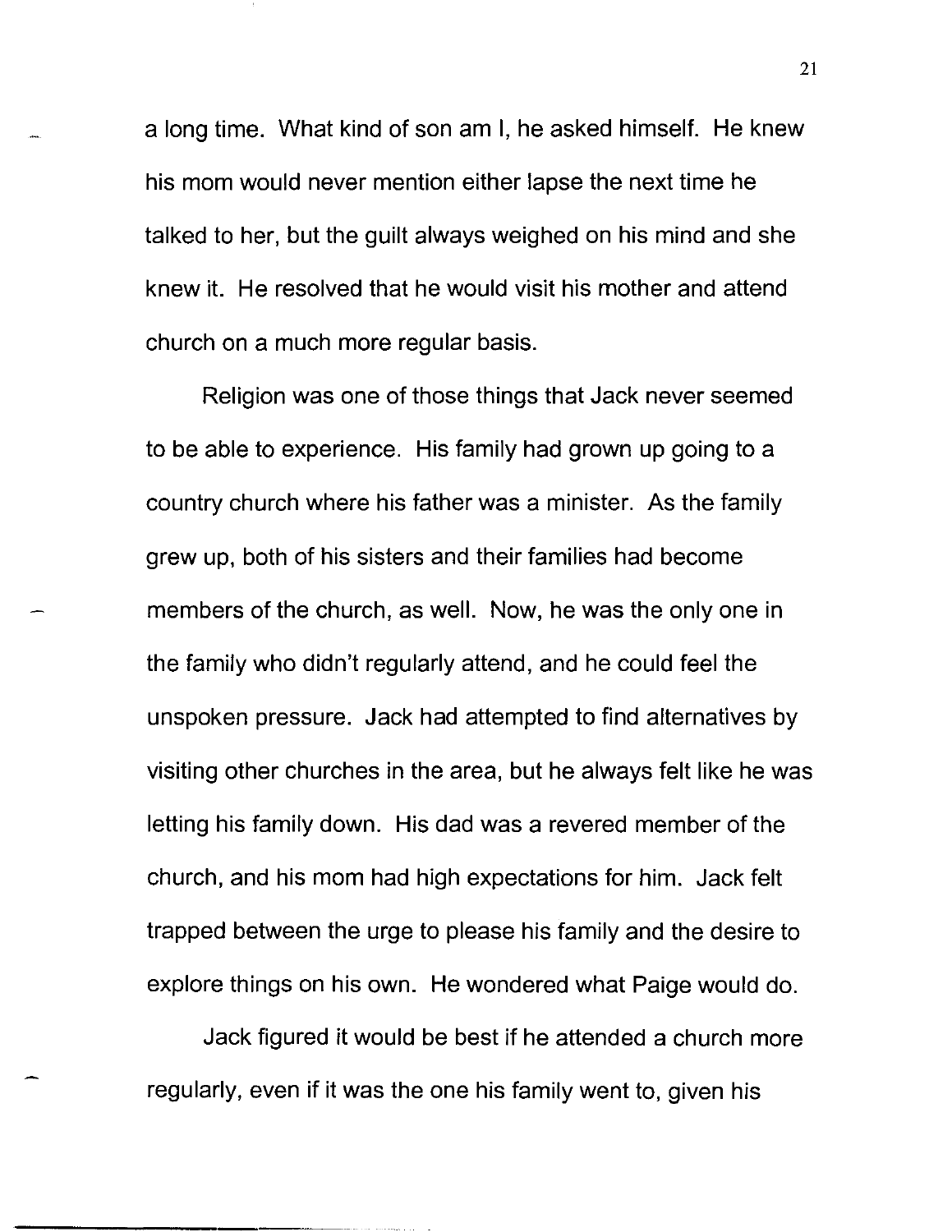miraculous escape earlier in the day. It wasn't that his family's church was uninviting; on the contrary, the assembly was composed of people he had spent his whole life with. There was just some feeling in his gut that he could not identify. It was either an urge to find something better, or an urge to give in to what might be right. Jack didn't feel that he was at point in his life, yet, where he could reasonably decide. Maybe after the wedding, he thought. He glanced up at the angel on his rearview mirror and it seemed to be on fire. He hoped God wasn't angry with him.

Jack looked out the windshield and realized he was pulling into his own driveway. Paige's Buick was in the driveway, and Paige got off the swing in the front yard as she saw his car come in. It took most of his strength to smile. The car came to a stop behind her car, finally, and the silence was deafening. It reminded Jack of having a high fever; he could hear the blood rush around in his head just fine, but everything external sounded like it was being filtered through a wall of cotton. Paige neared the car, and she appeared absolutely angelic to Jack.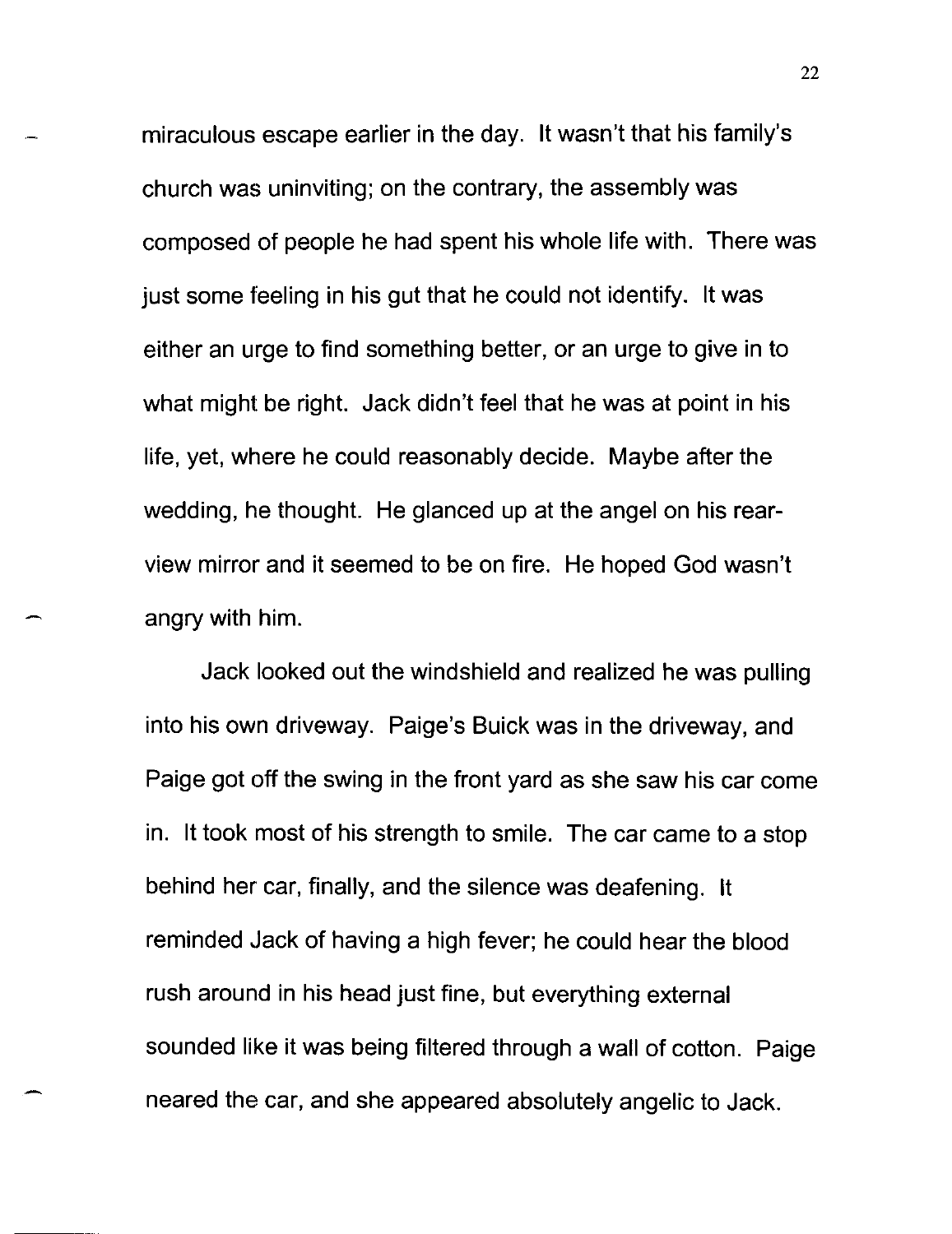He tried to move his arm to lift the door handle, but it would not respond. It is a good thing I didn't need to change the radio station or steer the car, he thought with a smile. Then, he realized that the radio was still playing Aerosmith, and he hadn't encountered any traffic since the Mustang had passed him. Before he had time to contemplate the ramifications of these epiphanies, his head fell back against the headrest, his mind in a stupor.

As Jack came out of the fog, he noticed a radio was playing "Sweet Emotion", his favorite song. He opened his eyes, and realized that he was lying on his back in the grass. The heat had dissipated, and a cool breeze ran over his body. He couldn't focus at all, nor could he see the car, but he guessed he was somewhere in his yard. Paige was kneeling over him, and he could see the sun setting out of the corner of his vision. That didn't affect his vision at all, however, as Paige seemed to be emanating the brightest glow he had seen all day. He could see her quite clearly, and she looked more like an angel than the

-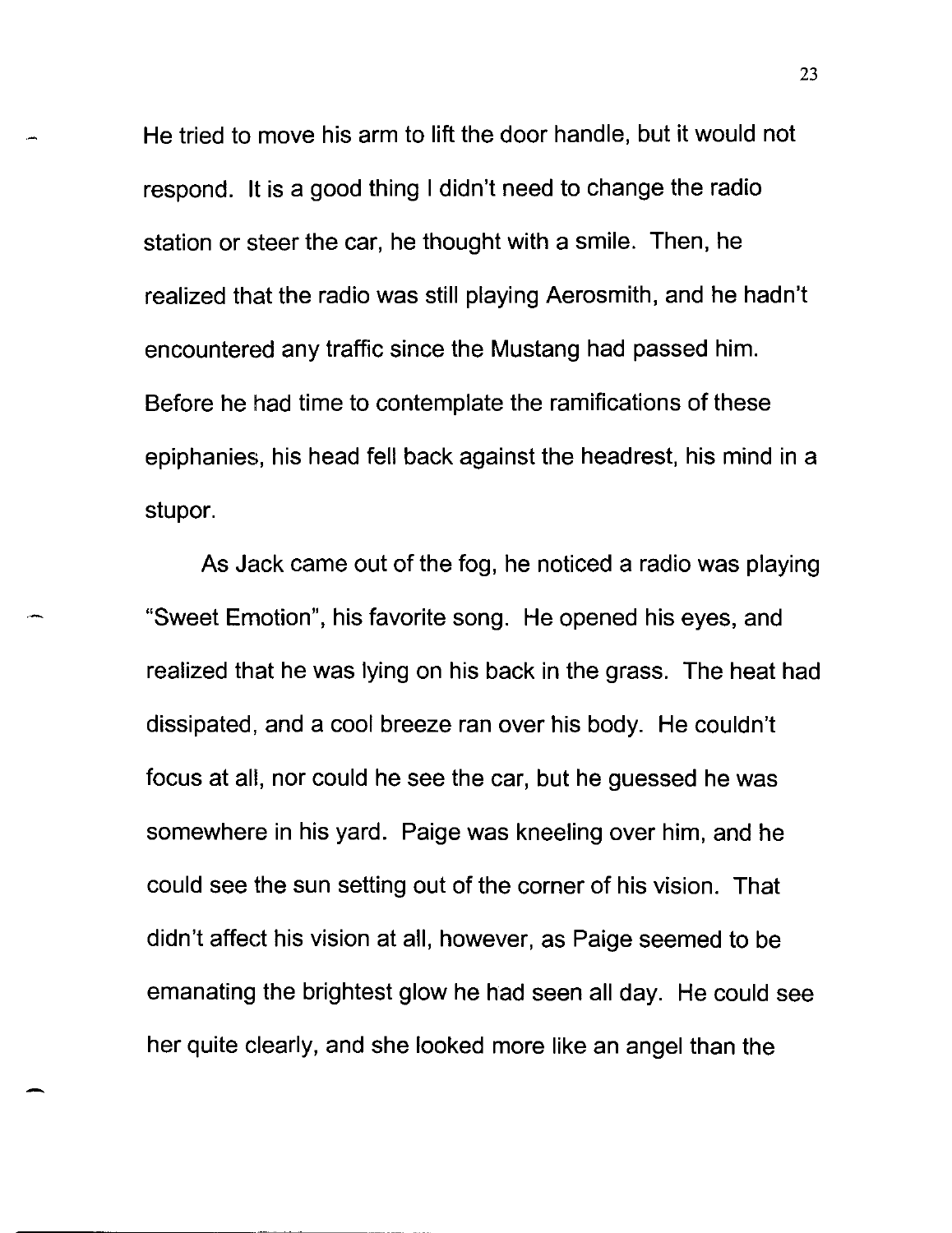ornament in his car ever had. He knew he was safe in her arms, and relief flooded his mind.

Jack gained control of his body for one more moment as he struggled to sit up. Paige bent down and met him halfway with a kiss. As their lips met, Jack said that he loved her... or did he think it? It didn't matter, as he could tell by her eyes that she had understood, and he knew that his journey home was done. At that moment, the light appeared to become Paige, and Paige became the light. Jack had no feelings of wonder; he was tired and was ready to become a part of one or the other, or both. It didn't matter, anymore. As he became one with the light, his last thought was that this weekend would be more special than he intended.

\* \* \* \* \*

William 'Bill' Butler was having a rough afternoon. His morning had been extremely busy, as his job often was on warm days. After a lunch on the run, he had spent much of the

-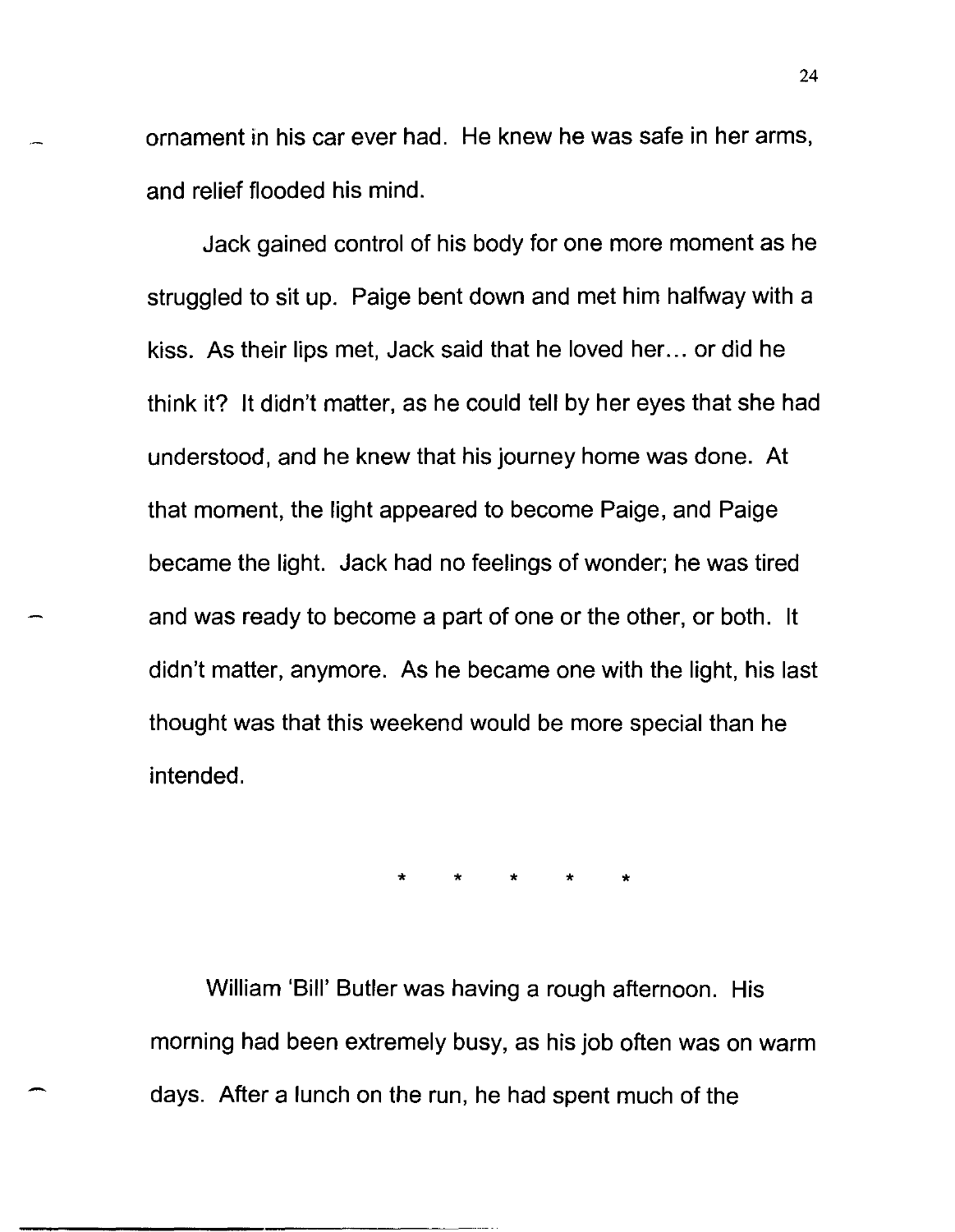afternoon filling out paperwork, which he abhorred more than anything he could think of, regarding the events of the morning. As he left the office around four o'clock, he realized that he had received a small blessing by being cooped up in the airconditioned office. He could barely touch his car long enough to open the door. At least the ride home up 1-63 should produce a breeze, he thought.

As he drove closer to the Indiana 42 exit, he heard the heart-wrenching sound of braking tires and crunching metal ahead. He pulled up behind a line of stopped cars, and he could see a couple of flipped semis and an SUV in the median as the smoke cleared. As he got out of the car to get a better view, his radio crackled to life reporting an accident on 1-63. After a quick internal argument, he sat back down in his car and responded to the radio dispatcher that he was on the scene. The job of a State Trooper is never done, he thought to himself.

After surveying the scene, he concluded that the drivers of the two semis were not severely injured, but the man driving the Bronco needed immediate medical attention. Bill helped direct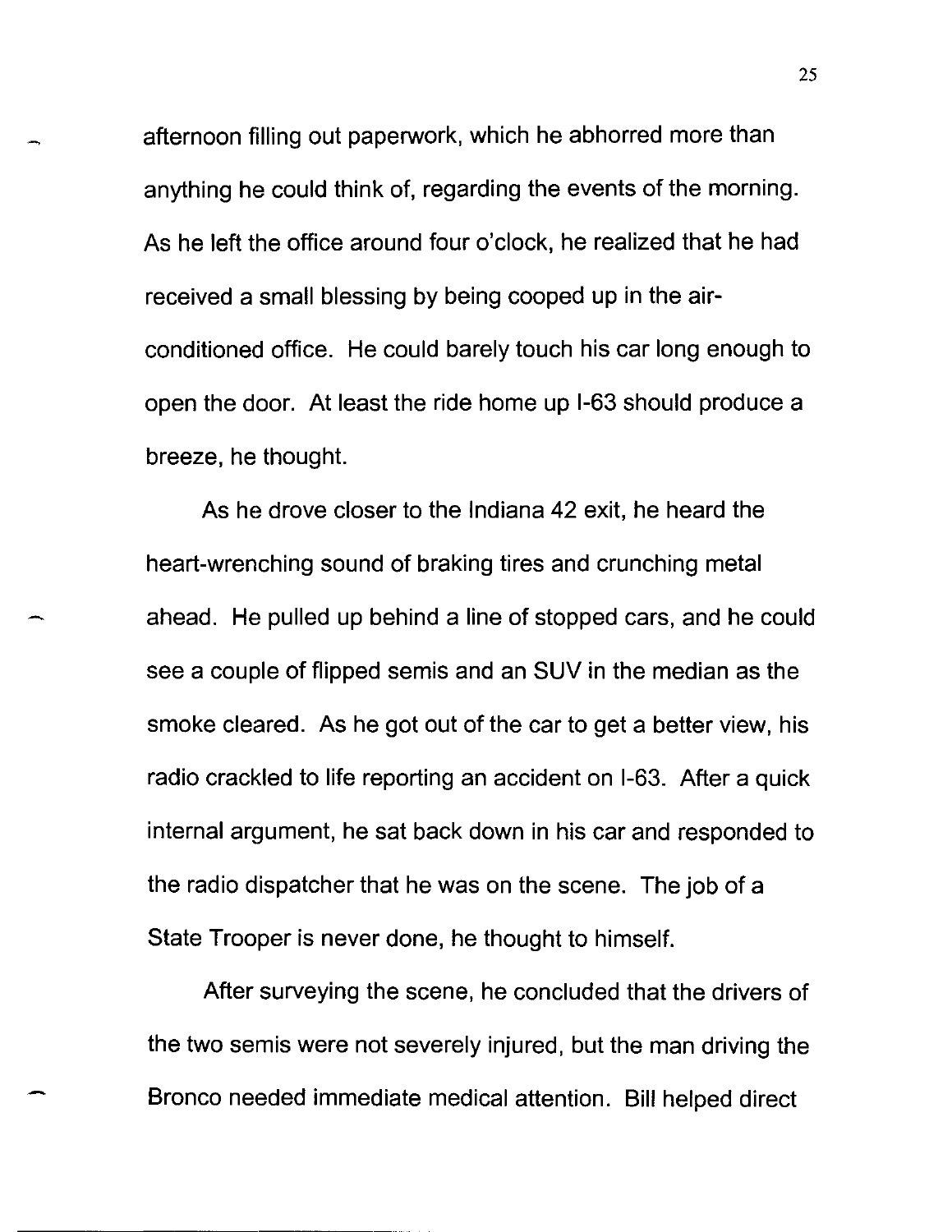the responding paramedics to the scene, after which he decided to stick around to help the flow of traffic in the southbound lanes. It was the five o'clock rush hour on 1-63, and the usually constant traffic was being held up as every motorist decided to slow down for a better look at the carnage of the accident scene. He was yelling at a particularly slow motor home driver, when he heard the screeching of tires and crunch of metal again, only this time from above.

Realizing that the crash must have occurred on the Indiana 42 overpass, Bill ran up the off-ramp to assess the situation while motioning for one of the ambulances to drive up from the other side. As he reached the top, he saw that there were two separate scenes. One group of people were huddled across 42 around a huge car that had been T -boned by a small car, a Civic or Neon, that was completely demolished. The driver of the larger car had been pulled out of the passenger side of her car and was sitting in the berm with massive cuts on her face. Another group of people were huddled around an object about a hundred feet past the interchange. As he approached the object,

-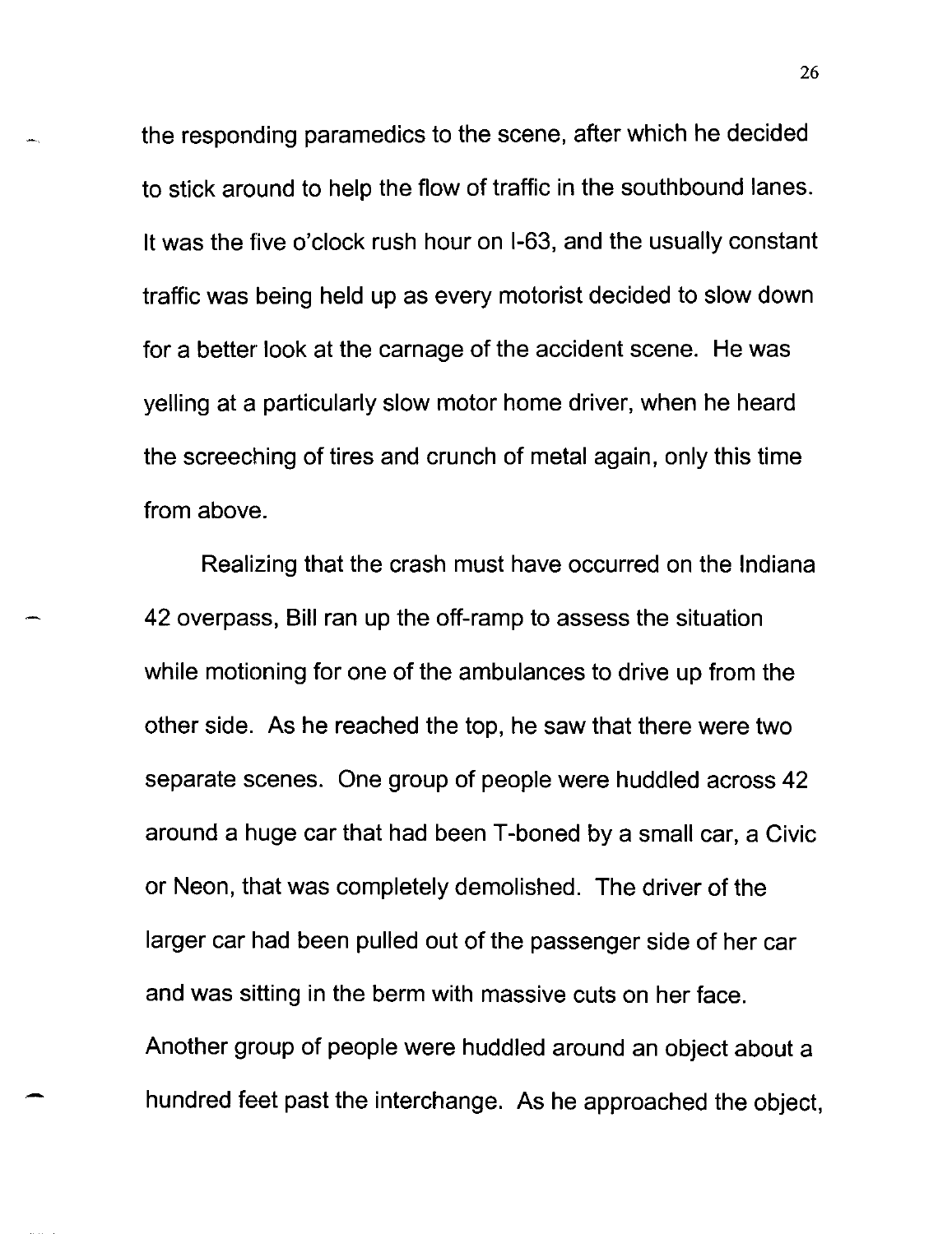he realized that it was actually a man, probably the driver of the Neon who must not have been wearing his seatbelt. The head of the man was tilted at an angle that suggested certain death, and as Bill bent down to check for a pulse, his suspicions were confirmed. Oddly, the man's countenance looked peaceful.

The EMS workers arrived then and asked for people to clear the scene. The fire department had also arrived and was fighting a small blaze around the car accident. Before he stood up, Bill grabbed the man's wallet so that he could be identified, and so that the next of kin could be notified. The driver's license read 'Jackson Michael Ridell'. Bill noticed that the deceased was a very young man and had a fairly local address. He looked up in time to see the paramedics covering the corpse with an orange blanket. What a shame, to die on a day like this, Jack thought with a sigh.

After returning to his car and consulting with the radio dispatcher, he contacted the parents of Jackson Ridell with the bad news. The mother had answered and dropped the phone upon hearing about her son. After further conversation, Bill

-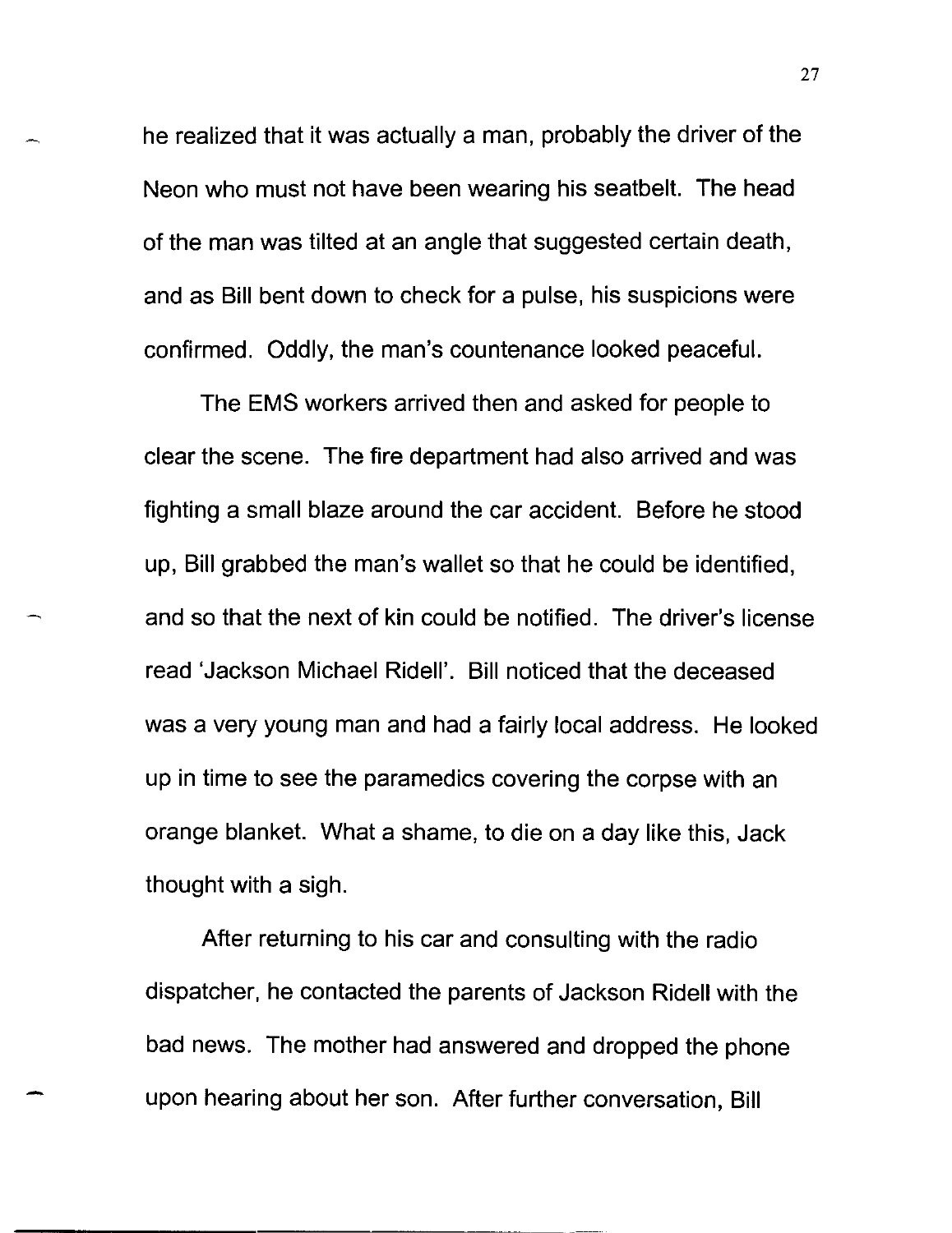discovered that Jackson's father had been dead for some time. At the end, the mother had tearfully asked if Bill would contact Jackson's fiance. Bill agreed, and the fiance seemed to take the news even worse than the mother. She seemed to be in disbelief of the whole thing as Bill broke the connection, even though she had mentioned something about 'having expected something like this'. Bill wasn't sure what that meant, exactly. It had been a long time since Bill had called the family of a crash victim, and he remembered why he hated the task.

Two hours later, the wreck on 1-63 had been completely removed and traffic was flowing like normal. It sounded like all the drivers would survive, thankfully. Bill drove up the on-ramp to see what had been discovered about the events surrounding the accident. Indiana 42 had been closed for a mile in either direction while the investigation continued. The charred wreckage had been towed, but chalk outlines and fluid stains remained on the pavement. According to a county mountie he knew, interviews with nearby motorists had proved inconclusive. The woman whose car the Neon hit was in serious condition at a

-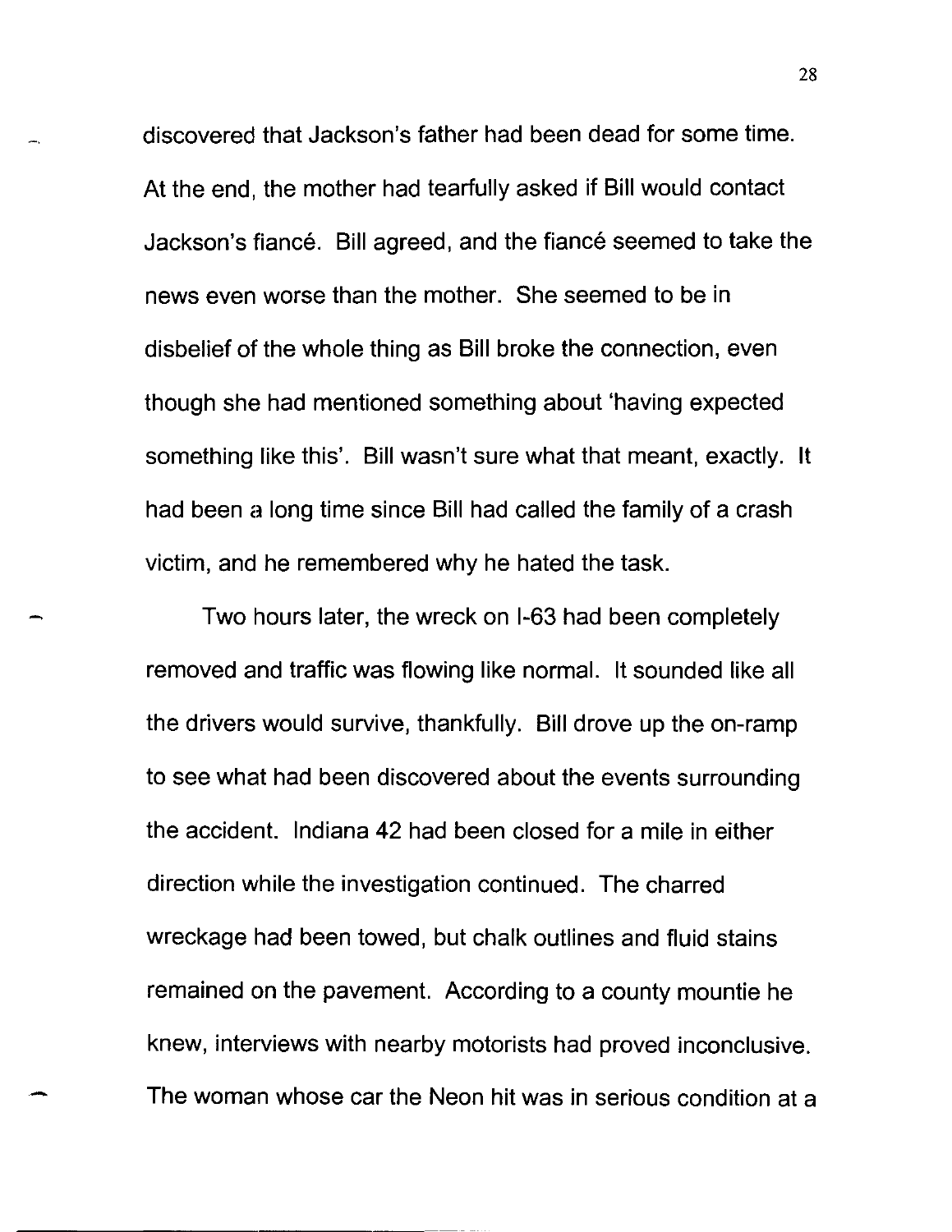nearby hospital and couldn't remember much. A man driving a Mustang beside the Neon right before the accident seemed to think that the driver never intended to merge. He never saw the Neon accelerate or hit the brakes, which was backed up by the fact that there were no skid marks indicating the Neon's driver stood on the brakes. The last image the man saw of the Neon's driver was that the guy was gawking at the traffic below, but the Mustang driver had to look away because of an intense beam of light coming from the top of the Neon's windshield. From this, the police were including a theory that the afternoon sun had played a part in the accident.

Bill shook his head in disbelief and walked over to the chalk outline of Jackson Ridell's body. The corpse had been removed long ago, but bloodstains remained on the ground. Bill could feel sympathy for Jackson's mother. He had a son that was twelve years old, and he could not imagine life without him. He felt his eyes tearing up as he remembered the stunned disbelief of the fiancé. Paige was her name, as he recalled. If there was a reason in God's plan for the death of this young man who meant

-